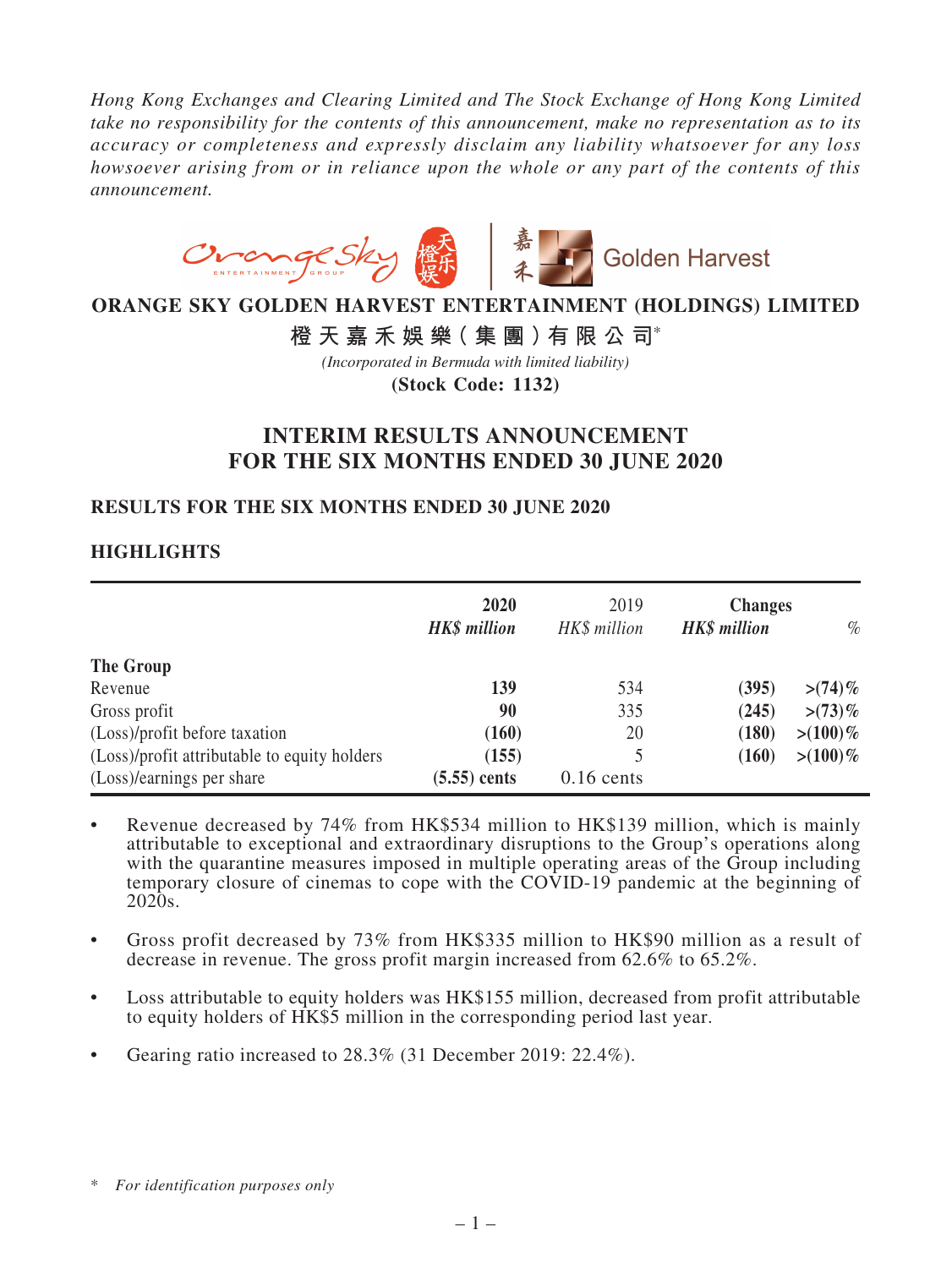## **INTERIM RESULTS**

The Board (the "Board") of directors (the "Directors" and each "Director") of Orange Sky Golden Harvest Entertainment (Holdings) Limited (the "Company") is pleased to announce the unaudited consolidated results of the Company and its subsidiaries (collectively, the "Group") for the six months ended 30 June 2020 together with the comparative figures for the preceding six months ended 30 June 2019. The consolidated results have been reviewed by the audit committee of the Company (the "Audit Committee").

### **CONSOLIDATED INCOME STATEMENT**

|                                           |                | Six months      | Six months  |
|-------------------------------------------|----------------|-----------------|-------------|
|                                           |                | ended           | ended       |
|                                           |                | 30 June         | 30 June     |
|                                           | <b>Note</b>    | 2020            | 2019        |
|                                           |                | <b>HK\$'000</b> | HK\$'000    |
|                                           |                | (Unaudited)     | (Unaudited) |
| <b>Revenue</b>                            | $\mathfrak{Z}$ | 138,765         | 534,315     |
| Cost of sales                             |                | (48, 296)       | (199, 690)  |
| <b>Gross profit</b>                       |                | 90,469          | 334,625     |
| Other revenue                             |                | 53,994          | 19,003      |
| Other net loss                            |                | (2,827)         | (3, 724)    |
| Selling and distribution costs            |                | (182, 481)      | (238, 107)  |
| General and administrative expenses       |                | (40, 754)       | (62, 653)   |
| Other operating expenses                  |                | (6, 873)        | (741)       |
| (Loss)/profit from operations             |                | (88, 472)       | 48,403      |
| Finance costs                             | 5(a)           | (38,086)        | (41, 931)   |
| Share of (loss)/profit of a joint venture |                | (33, 462)       | 13,099      |
| (Loss)/profit before taxation             | 5              | (160, 020)      | 19,571      |
| Income tax credit/(charge)                | 6              | 4,599           | (15,012)    |
| (Loss)/profit for the period              |                | (155, 421)      | 4,559       |
| <b>Attributable to:</b>                   |                |                 |             |
| Equity holders of the Company             |                | (155, 421)      | 4,581       |
| Non-controlling interests                 |                |                 | (22)        |
|                                           |                | (155, 421)      | 4,559       |
| (Loss)/earnings per share (HK cent)       | $\overline{7}$ |                 |             |
| Basic and diluted                         |                | (5.55)          | 0.16        |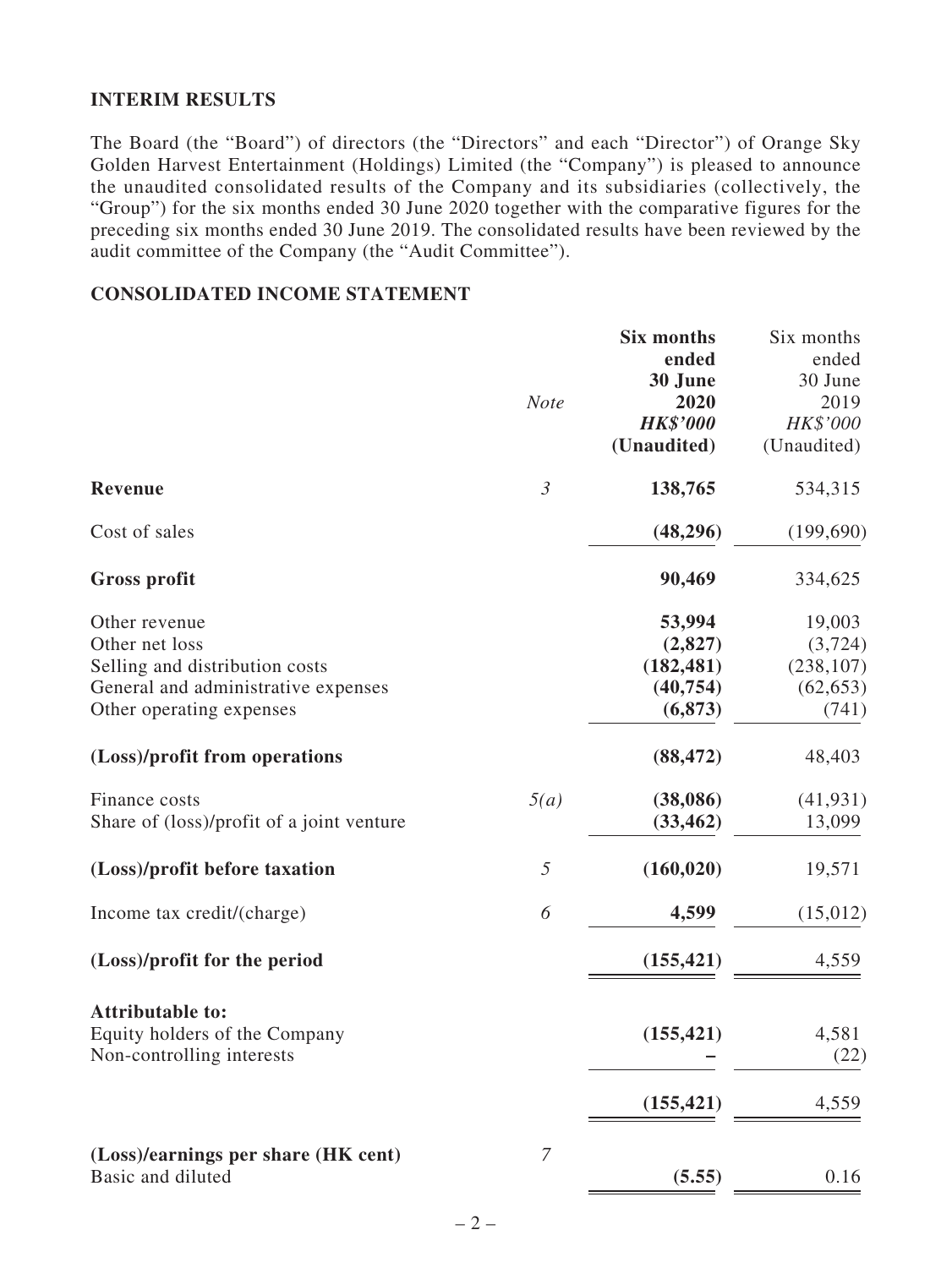# **CONSOLIDATED STATEMENT OF COMPREHENSIVE INCOME**

|                                                                    | Six months      | Six months  |
|--------------------------------------------------------------------|-----------------|-------------|
|                                                                    | ended           | ended       |
|                                                                    | 30 June         | 30 June     |
|                                                                    | 2020            | 2019        |
|                                                                    | <b>HK\$'000</b> | HK\$'000    |
|                                                                    | (Unaudited)     | (Unaudited) |
| (Loss)/profit for the period                                       | (155, 421)      | 4,559       |
| Other comprehensive income for the period                          |                 |             |
| Items that may be reclassified subsequently to profit or loss:     |                 |             |
| Exchange differences on translation of<br>financial statements of: |                 |             |
| - subsidiaries outside Hong Kong                                   | (56, 858)       | 10,463      |
| — a joint venture outside Hong Kong                                | 5,330           | (5,283)     |
|                                                                    | (51, 528)       | 5,180       |
| Total comprehensive income for the period                          | (206, 949)      | 9,739       |
|                                                                    |                 |             |
| Total comprehensive income attributable to:                        |                 |             |
| Equity holders of the Company                                      | (206, 958)      | 9,761       |
| Non-controlling interests                                          | 9               | (22)        |
| Total comprehensive income for the period                          | (206, 949)      | 9,739       |

*Note:* There is no tax effect relating to the above components of the comprehensive income.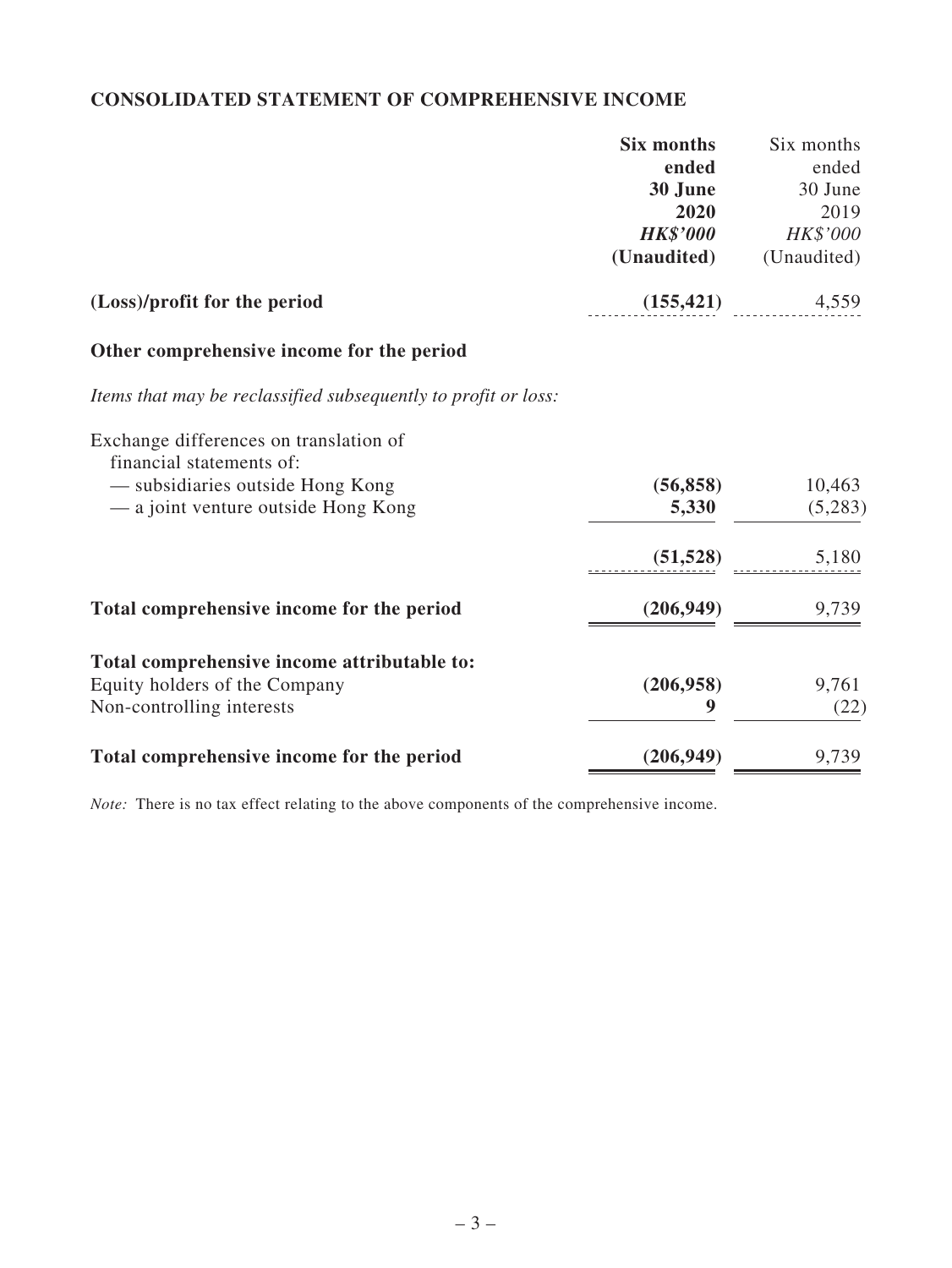# **CONSOLIDATED STATEMENT OF FINANCIAL POSITION**

|                                              |             | As at           | As at       |
|----------------------------------------------|-------------|-----------------|-------------|
|                                              |             | 30 June         | 31 December |
|                                              | <b>Note</b> | 2020            | 2019        |
|                                              |             | <b>HK\$'000</b> | HK\$'000    |
|                                              |             | (Unaudited)     | (Audited)   |
| <b>Non-current assets</b>                    |             |                 |             |
| Investment property                          |             | 41,000          | 41,000      |
| Other property, plant and equipment          |             | 342,472         | 363,529     |
| Right-of-use assets                          |             | 1,369,584       | 1,481,273   |
|                                              |             | 1,753,056       | 1,885,802   |
| Interest in a joint venture                  |             | 105,110         | 133,243     |
| Other receivables, deposits and prepayments  |             | 46,180          | 46,704      |
| Intangible assets                            |             | 507,937         | 525,397     |
| Goodwill                                     |             | 639,699         | 661,582     |
| Pledged bank deposits                        |             |                 | 137,000     |
| Deferred tax assets                          |             | 5,878           | 4,824       |
|                                              |             | 3,057,860       | 3,394,552   |
| <b>Current assets</b>                        |             |                 |             |
| Inventories                                  |             | 3,006           | 3,966       |
| Film rights                                  |             | 40,639          | 38,622      |
| Trade receivables                            | 8           | 8,734           | 65,399      |
| Other receivables, deposits and prepayments  |             | 94,261          | 151,356     |
| Pledged bank deposit                         |             | 50,000          |             |
| Deposits and cash                            |             | 1,163,630       | 1,068,260   |
|                                              |             | 1,360,270       | 1,327,603   |
| <b>Current liabilities</b>                   |             |                 |             |
| <b>Bank loans</b>                            |             | 1,251,020       | 251,158     |
| Trade payables                               | 9           | 21,704          | 106,120     |
| Other payables and accrued charges           |             | 116,864         | 225,627     |
| Deferred revenue                             |             | 50,837          | 66,552      |
| Lease liabilities                            |             | 113,422         | 112,226     |
| Taxation payable                             |             | 31,336          | 31,204      |
|                                              |             | 1,585,183       | 792,887     |
| <b>Net current (liabilities)/assets</b>      |             | (224, 913)      | 534,716     |
| <b>Total assets less current liabilities</b> |             | 2,832,947       | 3,929,268   |
|                                              |             |                 |             |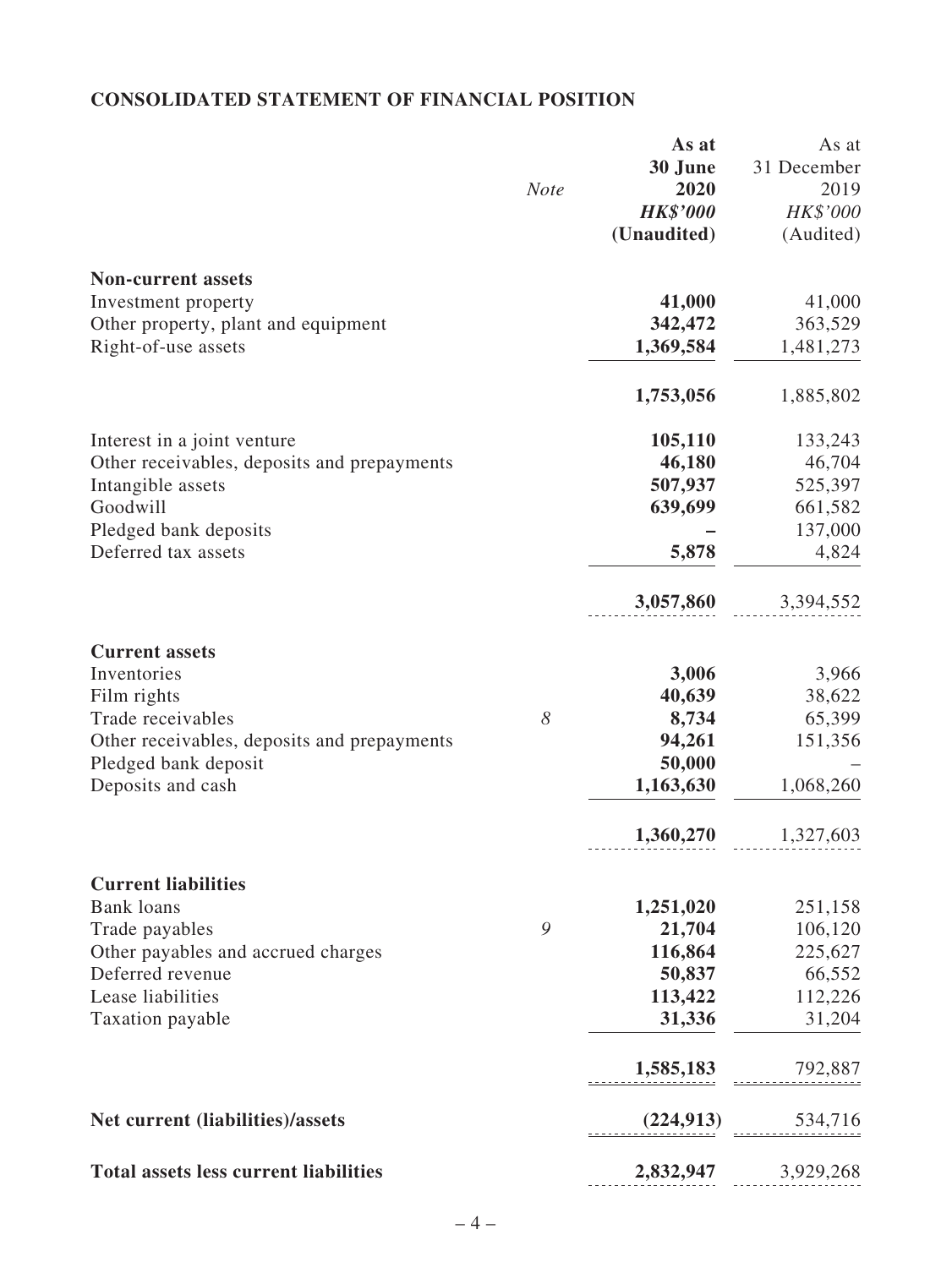|                                                               |             | As at           | As at       |
|---------------------------------------------------------------|-------------|-----------------|-------------|
|                                                               |             | 30 June         | 31 December |
|                                                               | <b>Note</b> | 2020            | 2019        |
|                                                               |             | <b>HK\$'000</b> | HK\$'000    |
|                                                               |             | (Unaudited)     | (Audited)   |
| <b>Non-current liabilities</b>                                |             |                 |             |
| <b>Bank loans</b>                                             |             |                 | 805,907     |
| Lease liabilities                                             |             | 718,322         | 790,497     |
| Deferred tax liabilities                                      |             | 165,641         | 176,931     |
|                                                               |             | 883,963         | 1,773,335   |
| <b>NET ASSETS</b>                                             |             | 1,948,984       | 2,155,933   |
| <b>CAPITAL AND RESERVES</b>                                   |             |                 |             |
| Share capital                                                 |             | 279,967         | 279,967     |
| Reserves                                                      |             | 1,669,567       | 1,876,525   |
| Total equity attributable to equity holders<br>of the Company |             | 1,949,534       | 2,156,492   |
| <b>Non-controlling interests</b>                              |             | (550)           | (559)       |
| <b>TOTAL EQUITY</b>                                           |             | 1,948,984       | 2,155,933   |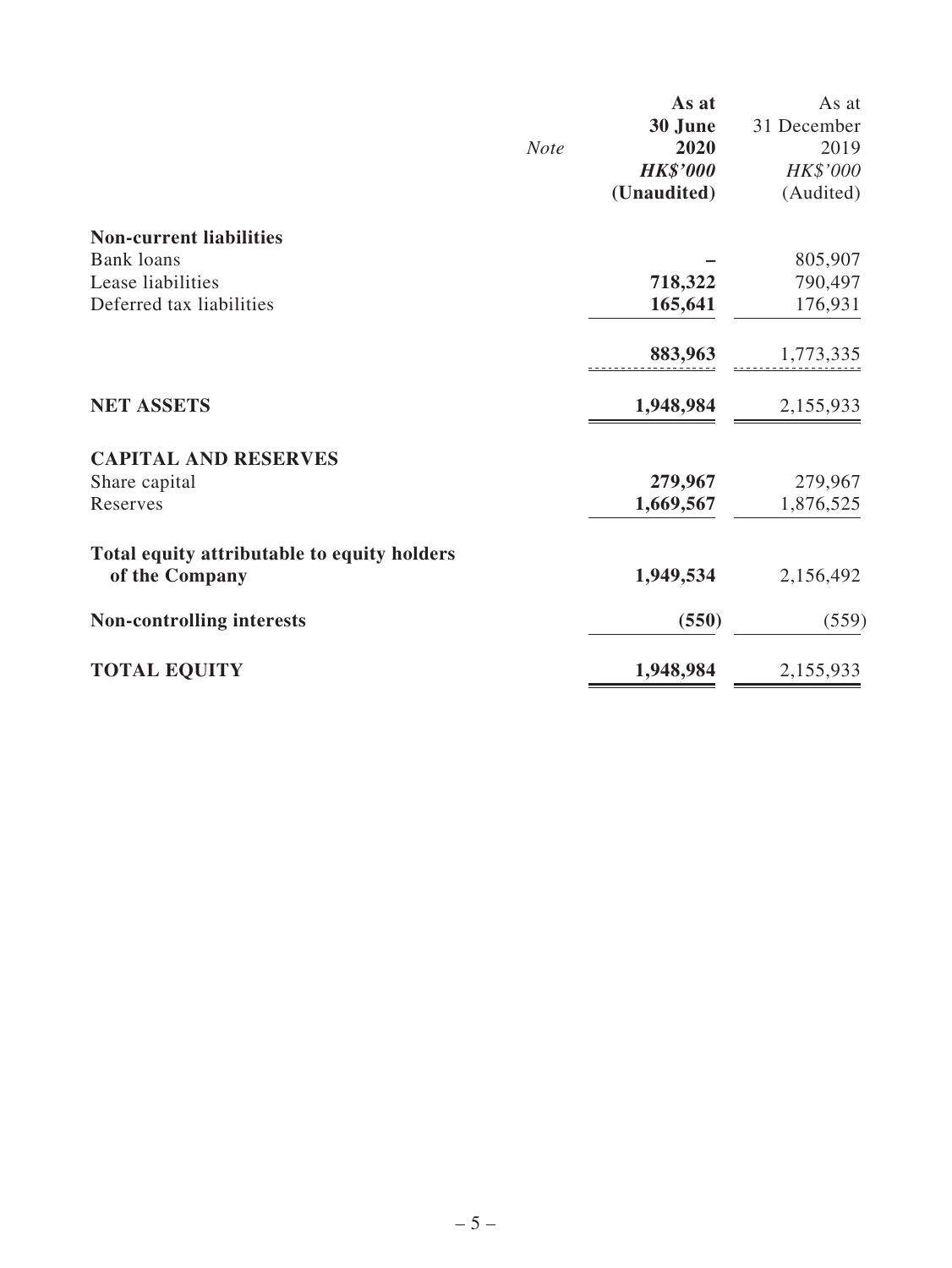# **NOTES TO THE UNAUDITED INTERIM FINANCIAL STATEMENTS**

### **1 BASIS OF PREPARATION**

The interim results set out in this announcement do not constitute the Group's interim financial report for the six months ended 30 June 2020 but are extracted from that interim report.

The interim financial statements have been prepared in accordance with the applicable disclosure provisions of the Rules Governing the Listing of Securities on The Stock Exchange of Hong Kong Limited, including compliance with Hong Kong Accounting Standard ("HKAS") 34, *Interim financial reporting*, issued by the Hong Kong Institute of Certified Public Accountants ("HKICPA"). It was authorised for issue on 28 August 2020.

The interim financial statements have been prepared in accordance with the same accounting policies adopted in the 2019 annual financial statements, except for the accounting policy changes that are expected to be reflected in the 2020 annual financial statements as set out in note 2.

The preparation of the interim financial statements in conformity with HKAS 34 requires management to make judgements, estimates and assumptions that affect the application of policies and reported amounts of assets and liabilities, income and expenses on a year to date basis. Actual results may differ from these estimates.

The interim financial statements contain condensed consolidated financial statements and selected explanatory notes. The notes include an explanation of events and transactions that are significant to an understanding of the changes in financial position and performance of the Group since the 2019 annual financial statements. The condensed consolidated interim financial statements and notes thereon do not include all of the information required for a full set of financial statements prepared in accordance with Hong Kong Financial Reporting Standards ("HKFRSs").

The interim financial statements are unaudited, but have been reviewed by KPMG in accordance with Hong Kong Standard on Review Engagements 2410, *Review of interim financial information performed by the independent auditor of the entity*, issued by the HKICPA.

As at 30 June 2020, the Group breached one of the financial covenants under the Group's banking facilities. Accordingly, certain bank loans were classified as current liabilities as at 30 June 2020 as the bank loans became repayable on demand.

Nonetheless, the interim financial report has been prepared on a going concern basis notwithstanding the Group's current liabilities exceeding its current assets by HK\$224,913,000 as at 30 June 2020, as subsequent to the reporting period, the Group has obtained a waiver from the banks on these financial covenants with immediate effect. If the Group did not breach the abovementioned financial covenant, the Group would have had net current assets of HK\$891,979,000 as at 30 June 2020. The directors believe that the Group is well placed to manage its financing and other business risks satisfactorily and therefore consider it appropriate to adopt the going concern basis of accounting in preparing the financial statements.

#### **2 CHANGES IN ACCOUNTING POLICIES**

The HKICPA has issued the following amendments to HKFRSs that are first effective for the current account period of the group:

- • Amendments to HKFRS 3, *Definition of a Business*
- Amendment to HKFRS 16, *Covid-19-Related Rent Concessions*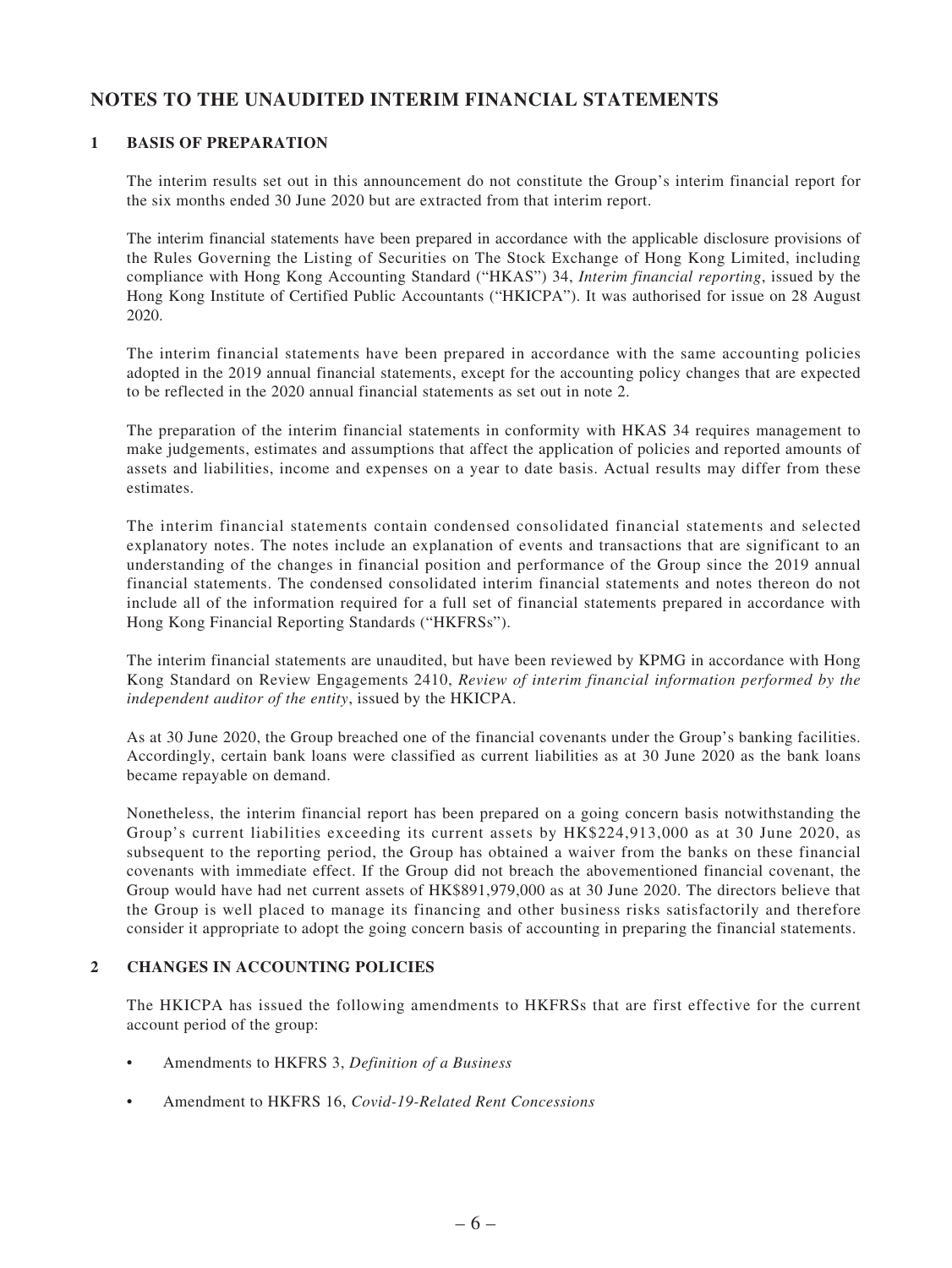Other than the amendment to HKFRS 16, the Group has not applied any new standard or interpretation that is not yet effective for the current accounting period. Impacts of the adoption of the amended HKFRSs are discussed below:

#### **Amendment to HKFRS 16,** *Covid-19-Related Rent Concessions*

The amendment provides a practical expedient that allows a lessee to by-pass the need to evaluate whether certain qualifying rent concessions occurring as a direct consequence of the COVID-19 pandemic ("COVID-19-related rent concessions") are lease modifications and, instead, account for those rent concessions as if they were not lease modifications.

The Group has elected to early adopt the amendments and applies the practical expedient to all qualifying COVID-19-related rent concessions granted to the Group during the interim reporting period. Consequently, rent concessions received have been accounted for as negative variable lease payments recognised in profit or loss in the period in which the event or condition that triggers those payments occurred. There is no impact on the opening balance of equity at 1 January 2020.

#### **3 REVENUE**

Revenue represents income from the sale of film, video and television rights, film and television drama distribution, theatre operation, food and beverage, promotion and advertising services, agency and consultancy services and proceeds from the sale of audio visual products.

The Group's customer base is diversified and there is no customer with whom transactions have exceeded 10% of the Group's revenue.

#### **4 SEGMENT REPORTING**

The Group manages its businesses by geography. In a manner consistent with the way in which information is reported internally to the Group's most senior executive management for the purposes of resources allocation and performance assessment, the Group has presented the following reportable segments. No operating segments have been aggregated to form the reportable segments, which are as follows:

- Hong Kong
- Mainland China
- Singapore
- **Taiwan**

The results of the Group's revenue from external customers for entities located in Hong Kong, Mainland China, Singapore and Taiwan are set out in the table below.

Each of the above reportable segments primarily derives its revenue from film exhibition, film and video distribution, film and television programme production and the provision of advertising and consultancy services. For the purposes of assessing segment performance and allocating resources between segments, the Group's senior executive management monitors the revenue and results attributable to each reportable segment on the following bases:

#### **Segment revenue and results**

Revenue is allocated to the reportable segments based on the local entities' location of external customers. Expenses are allocated to the reportable segments with reference to sales generated by those segments and the expenses incurred by those geographical locations or which otherwise arise from the depreciation and amortisation of assets attributable to those segments.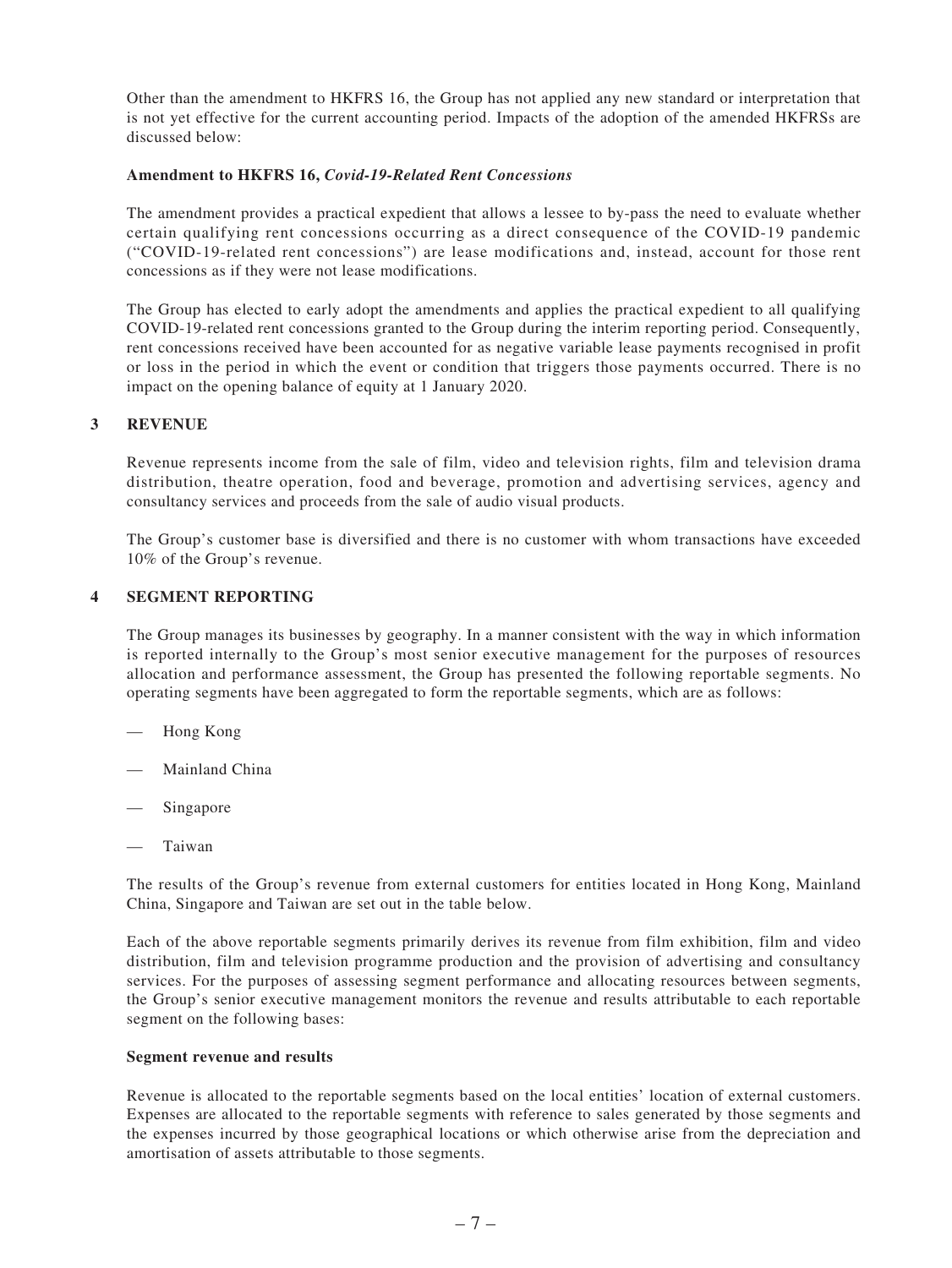The measure used for reporting segment profit is adjusted operating profit after taxation where net finance costs, exchange differences and extraordinary items are excluded, and the effect of HKFRS 16, *Leases* is adjusted as if the rentals had been recognised under HKAS 17, *Leases*. To arrive at adjusted operating profit after taxation, the Group's profit is further adjusted for items not specifically attributable to individual segments, such as directors' and auditors' remuneration and head office or corporate administration costs.

In addition to receiving segment information concerning operating profit after taxation, management is provided with segment information concerning revenue.

Management evaluates performance primarily based on operating profit including the share of result of a joint venture. Intra-segment pricing is generally determined on an arm's length basis.

Segment information regarding the Group's revenue and results by geographical market is presented below:

|                                                   |                 |                  |                 |                       | Six months ended 30 June (unaudited) |                          |                 |                |                 |              |  |
|---------------------------------------------------|-----------------|------------------|-----------------|-----------------------|--------------------------------------|--------------------------|-----------------|----------------|-----------------|--------------|--|
|                                                   |                 | <b>Hong Kong</b> |                 | <b>Mainland China</b> | Singapore                            |                          |                 | Taiwan         |                 | Consolidated |  |
|                                                   | 2020            | 2019             | 2020            | 2019                  | 2020                                 | 2019                     | 2020            | 2019           | 2020            | 2019         |  |
|                                                   | <b>HK\$'000</b> | HK\$'000         | <b>HK\$'000</b> | HK\$'000              | <b>HK\$'000</b>                      | HK\$'000                 | <b>HK\$'000</b> | HK\$'000       | <b>HK\$'000</b> | HK\$'000     |  |
| Segment revenue:                                  |                 |                  |                 |                       |                                      |                          |                 |                |                 |              |  |
| Revenue                                           |                 |                  |                 |                       |                                      |                          |                 |                |                 |              |  |
| $-$ Exhibition                                    | 32,569          | 127,582          |                 |                       | 137,360                              | 401,047                  | 103,652         | 224,974        | 273,581         | 753,603      |  |
| - Distribution and production                     | 6,571           | 7,023            | 88              |                       | 8,129                                | 19,755                   | 1,361           | 8,516          | 16,149          | 35,294       |  |
| - Club House                                      | $\overline{a}$  | $\bar{ }$        | 6,217           |                       |                                      | $\overline{\phantom{0}}$ | -               | $\overline{a}$ | 6,217           |              |  |
| $-$ Corporate                                     | 1,018           | 411              | $\overline{a}$  |                       |                                      |                          |                 |                | 1,018           | 411          |  |
|                                                   |                 |                  |                 |                       |                                      |                          |                 |                |                 |              |  |
| Reportable segment revenue                        | 40,158          | 135,016          | 6,305           |                       | 145,489                              | 420,802                  | 105,013         | 233,490        | 296,965         | 789,308      |  |
| Reportable segment (loss)/profit                  |                 |                  |                 |                       |                                      |                          |                 |                |                 |              |  |
| after taxation                                    | (34, 465)       | 6,051            | (20, 528)       | (21, 457)             | (16, 864)                            | 70,610                   | (22, 442)       | 17,119         | (94,299)        | 72,323       |  |
| <b>Reconciliation - Revenue</b>                   |                 |                  |                 |                       |                                      |                          |                 |                |                 |              |  |
| Reportable segment revenue                        |                 |                  |                 |                       |                                      |                          |                 |                | 296,965         | 789,308      |  |
| Share of revenue from                             |                 |                  |                 |                       |                                      |                          |                 |                |                 |              |  |
| a joint venture in Taiwan                         |                 |                  |                 |                       |                                      |                          |                 |                | (105, 013)      | (233, 490)   |  |
| Elimination of intra-segmental                    |                 |                  |                 |                       |                                      |                          |                 |                |                 |              |  |
| revenue                                           |                 |                  |                 |                       |                                      |                          |                 |                | (4, 623)        | (12,507)     |  |
| Others                                            |                 |                  |                 |                       |                                      |                          |                 |                | (48, 564)       | (8,996)      |  |
| <b>Consolidated revenue</b>                       |                 |                  |                 |                       |                                      |                          |                 |                | 138,765         | 534,315      |  |
| Reconciliation - (Loss)/profit<br>before taxation |                 |                  |                 |                       |                                      |                          |                 |                |                 |              |  |
| Reportable (loss)/profit<br>after taxation from   |                 |                  |                 |                       |                                      |                          |                 |                |                 |              |  |
| external customers                                |                 |                  |                 |                       |                                      |                          |                 |                | (94,299)        | 72,323       |  |
| Unallocated operating expenses, net               |                 |                  |                 |                       |                                      |                          |                 |                | (61, 122)       | (67, 742)    |  |
| Non-controlling interests                         |                 |                  |                 |                       |                                      |                          |                 |                | $\overline{a}$  | (22)         |  |
| Income tax (credit)/charge                        |                 |                  |                 |                       |                                      |                          |                 |                | (4,599)         | 15,012       |  |
|                                                   |                 |                  |                 |                       |                                      |                          |                 |                |                 |              |  |
| Consolidated(loss)/profit                         |                 |                  |                 |                       |                                      |                          |                 |                |                 |              |  |
| before tax                                        |                 |                  |                 |                       |                                      |                          |                 |                | (160, 020)      | 19,571       |  |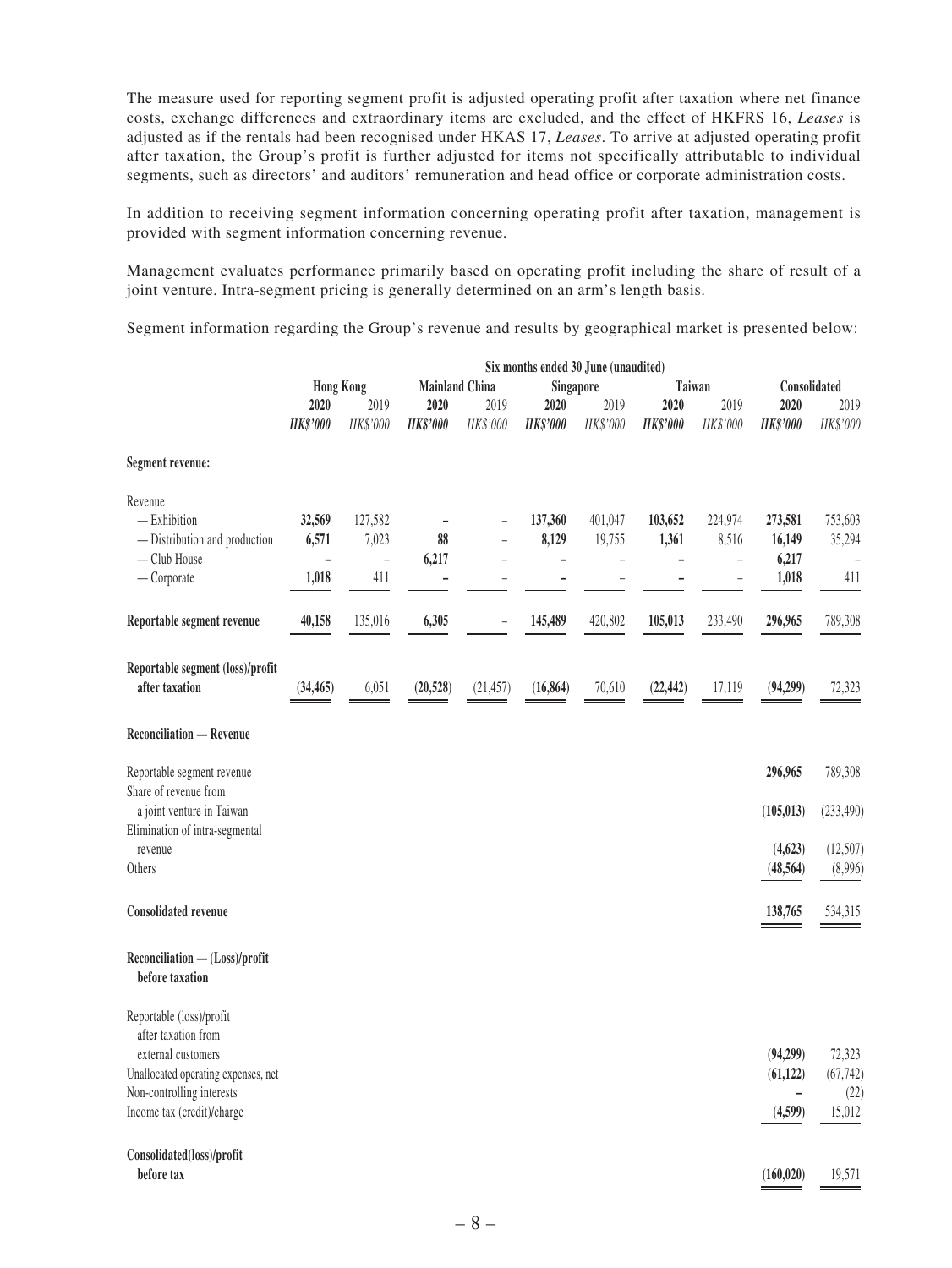#### **5 (LOSS)/PROFIT BEFORE TAXATION**

(Loss)/profit before taxation is arrived at after charging/(crediting):

|            |                                                                                          | Six months      | Six months  |
|------------|------------------------------------------------------------------------------------------|-----------------|-------------|
|            |                                                                                          | ended           | ended       |
|            |                                                                                          | 30 June         | 30 June     |
|            |                                                                                          | 2020            | 2019        |
|            |                                                                                          | <b>HK\$'000</b> | HK\$'000    |
|            |                                                                                          | (Unaudited)     | (Unaudited) |
| <b>(a)</b> | <b>Finance costs</b>                                                                     |                 |             |
|            | Interest on bank loans                                                                   | 17,662          | 21,845      |
|            | Interest on lease liabilities                                                            | 16,810          | 17,262      |
|            | Other ancillary borrowing costs                                                          | 3,791           | 2,824       |
|            | Total finance costs on financial liabilities not at fair value<br>through profit or loss | 38,263          | 41,931      |
|            | Less: finance cost capitalised into construction in progress*                            | (177)           |             |
|            |                                                                                          | 38,086          | 41,931      |

*\* The finance costs have been capitalised at rates ranging from 2.70% to 4.69% per annum for the six months ended 30 June 2020. No finance costs have been capitalised for the six months ended 30 June 2019.*

#### **(b) Other items**

| Cost of inventories                                       | 6,856   | 21,128    |
|-----------------------------------------------------------|---------|-----------|
| Cost of services provided                                 | 40,265  | 174,469   |
| Depreciation charge                                       |         |           |
| — owned property, plant and equipment                     | 29,674  | 30.949    |
| — right-of-use assets                                     | 68,125  | 70,225    |
| Amortisation of film rights                               | 1,175   | 4,093     |
| (Gain)/loss on disposals of property, plant and equipment | (104)   | 66        |
| Impairment of cinema-related assets                       | 6,132   |           |
| Exchange loss, net                                        | 2,931   | 3,658     |
| Interest income from bank deposits                        | (5,779) | (10, 945) |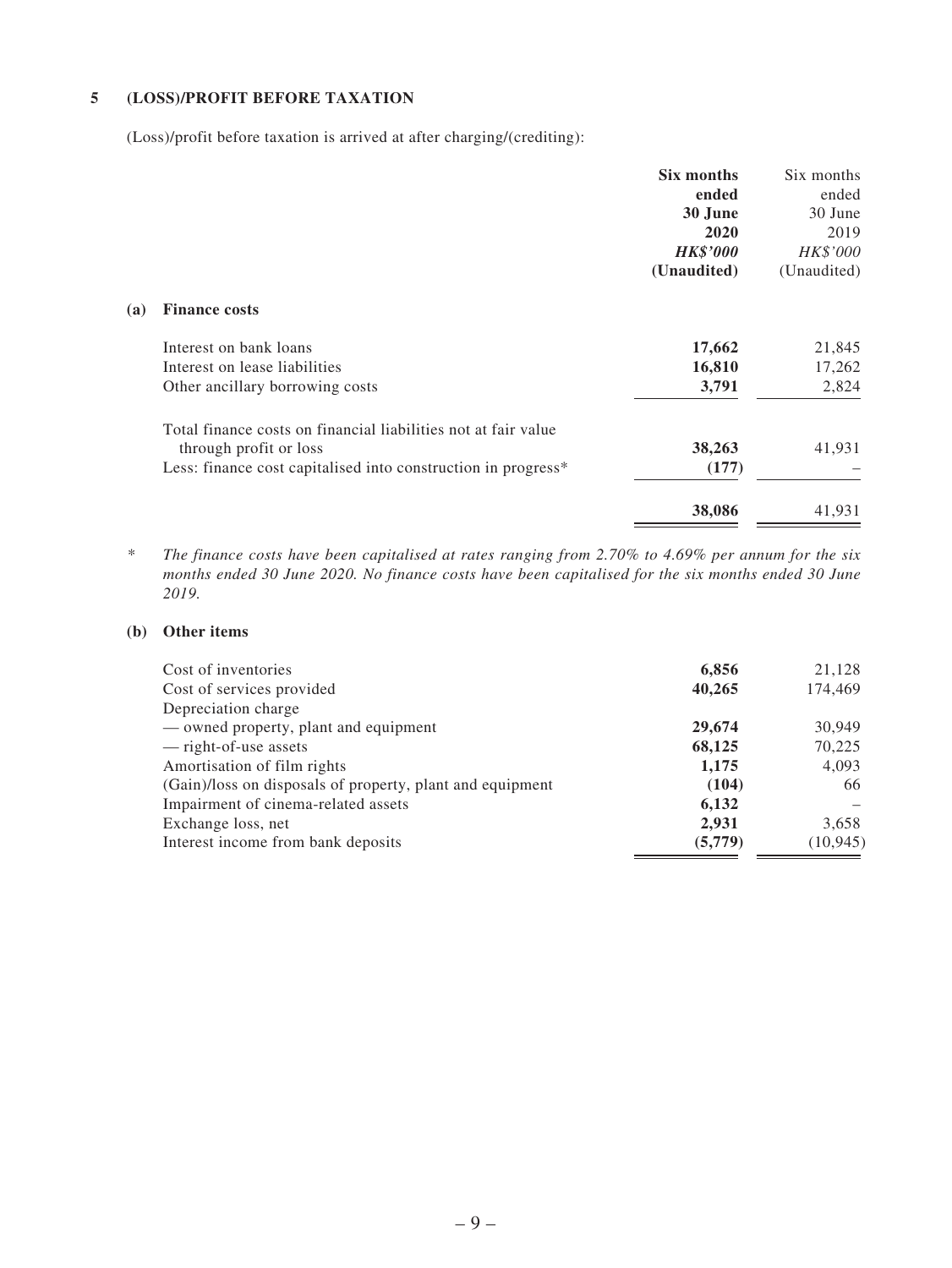### **6 INCOME TAX**

Taxation in the consolidated income statement represents:

|                                                                          | Six months<br>ended<br>30 June<br>2020 | Six months<br>ended<br>30 June<br>2019 |
|--------------------------------------------------------------------------|----------------------------------------|----------------------------------------|
|                                                                          | <b>HK\$'000</b><br>(Unaudited)         | HK\$'000<br>(Unaudited)                |
| Current income tax                                                       |                                        |                                        |
| Provision for Hong Kong tax                                              |                                        | 357                                    |
| Provision for overseas tax<br>Over provision in respect of prior periods | 1,519                                  | 19,023<br>(173)                        |
|                                                                          |                                        |                                        |
|                                                                          | 1,519                                  | 19,207                                 |
| Deferred tax - overseas                                                  |                                        |                                        |
| Origination and reversal of temporary differences                        | (6,118)                                | (4,195)                                |
| Actual tax (credit)/expense                                              | (4,599)                                | 15,012                                 |

The provision for Hong Kong Profits Tax is calculated by applying the estimated annual effective tax rate of 16.5% (2019: 16.5%) to the six months ended 30 June 2020.

Taxation for subsidiaries outside Hong Kong is similarly calculated using the estimated annual effective rates of taxation that are expected to be applicable in the relevant jurisdictions.

#### **7 (LOSS)/EARNINGS PER SHARE**

#### **(a) Basic (loss)/earnings per share**

The calculation of basic loss/earnings per share is based on the loss attributable to equity holders of the Company of HK\$155,421,000 (six months ended 30 June 2019: earnings of HK\$4,581,000) and the weighted average number of ordinary shares of 2,799,669,050 (2019: 2,799,669,050 shares) in issue during the period.

*Weighted average number of ordinary shares (basic)*

|                                                                                       | 2020<br><b>Number</b><br>of shares<br>(Unaudited) | 2019<br>Number<br>of shares<br>(Unaudited) |
|---------------------------------------------------------------------------------------|---------------------------------------------------|--------------------------------------------|
| Issued ordinary share and weighted average number<br>of ordinary shares as at 30 June | 2,799,669,050                                     | 2,799,669,050                              |

#### **(b) Diluted (loss)/earnings per share**

The Company does not have any dilutive potential ordinary shares at 30 June 2019 and 2020. Diluted loss/earnings per share for the six months ended 30 June 2019 and 2020 is the same as the basic loss/ earnings per share.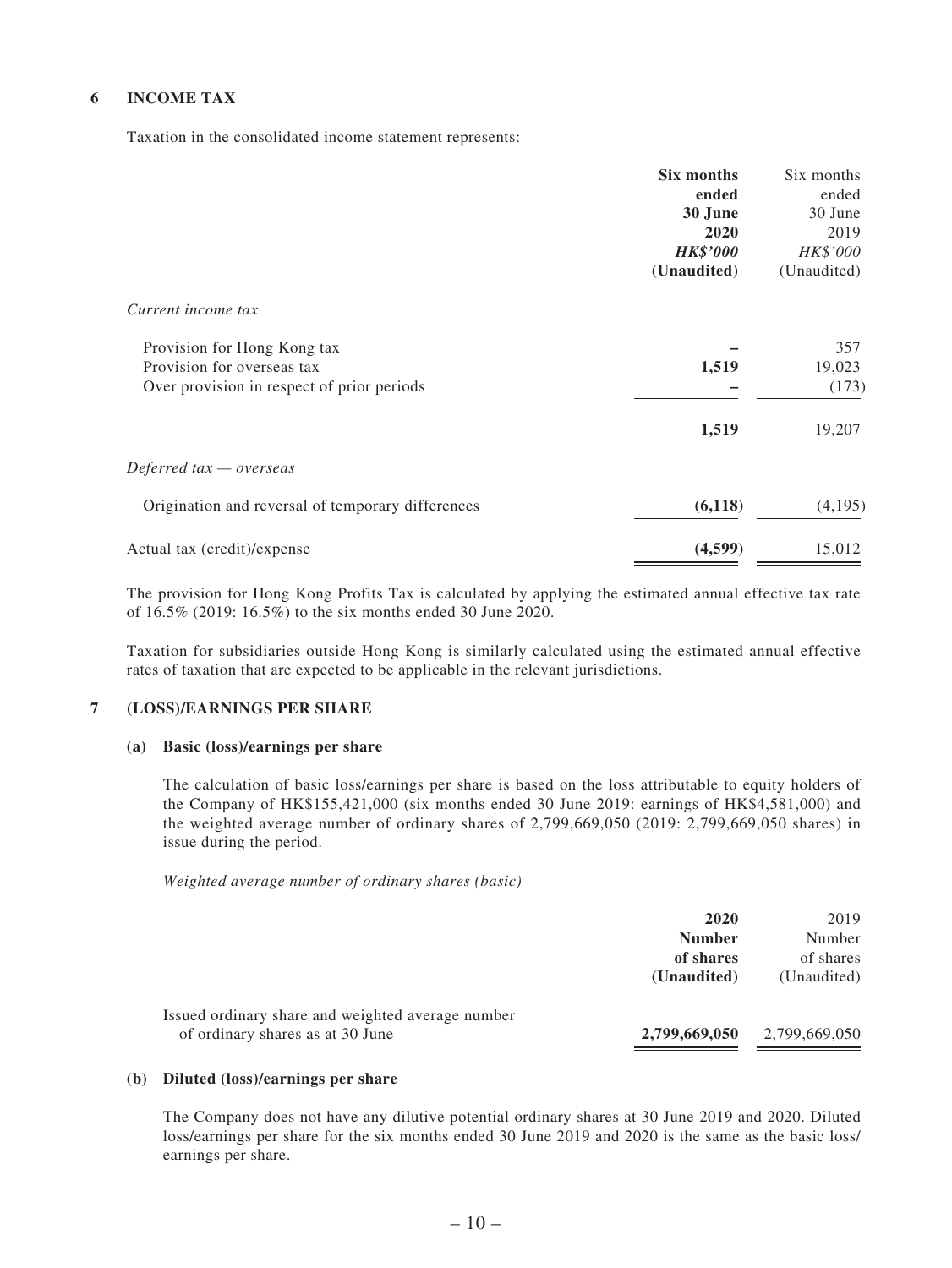#### **8 TRADE RECEIVABLES**

The Group usually grants credit periods ranging from one to three months. Each customer has a credit limit and overdue balances are regularly reviewed by management.

As of the end of the reporting period, the ageing analysis of trade receivables, based on the invoice date and net of allowance for doubtful debts, is as follows:

|                                   | As at           | As at       |
|-----------------------------------|-----------------|-------------|
|                                   | 30 June         | 31 December |
|                                   | 2020            | 2019        |
|                                   | <b>HK\$'000</b> | HK\$'000    |
|                                   | (Unaudited)     | (Audited)   |
| Within 1 month                    | 3,987           | 41,041      |
| Over 1 month but within 2 months  | 244             | 11,654      |
| Over 2 months but within 3 months | 1,567           | 9,104       |
| Over 3 months                     | 2,936           | 3,600       |
|                                   | 8,734           | 65,399      |
|                                   |                 |             |

As at 30 June 2020, trade receivables of the Group include an amount of HK\$1,000 (31 December 2019: HK\$9,738,000) due from a joint venture, which are unsecured, interest-free and recoverable within one year.

#### **9 TRADE PAYABLES**

As of the end of the reporting period, the ageing analysis of trade payables, based on invoice date, is as follows:

|                 | As at           | As at       |
|-----------------|-----------------|-------------|
|                 | 30 June         | 31 December |
|                 | 2020            | 2019        |
|                 | <b>HK\$'000</b> | HK\$'000    |
|                 | (Unaudited)     | (Audited)   |
| Within 3 months | 6,655           | 89,838      |
| 4 to 6 months   | 3,804           | 2,565       |
| 7 to 12 months  | 442             | 2,841       |
| Over 1 year     | 10,803          | 10,876      |
|                 | 21,704          | 106,120     |
|                 |                 |             |

As at 30 June 2020, trade payables of the Group include amounts totalling HK\$24,000 (31 December 2019: HK\$416,000) due to related companies which are unsecured, interest-free and repayable on demand.

#### **10 EVENT AFTER THE REPORTING PERIOD**

The COVID-19 pandemic since early 2020 has brought about additional uncertainties in the Group's operating environment and has impacted the Group's operations and financial position.

With the third wave of COVID-19 outbreak in Hong Kong since July 2020, the government has tightened the social distancing measures including temporary closure of all cinemas starting from 15 July 2020 until 27 August 2020. In Singapore, cinemas were reopened on 13 July 2020 with added safety precautions which include a 1 meter social distancing seat configuration and a limit of 50 patrons per cinema theatre.

The Group will continue to pay close attention of the development of the COVID-19 outbreak, evaluate and proactively respond to its impact of the Group's financial position and operating results.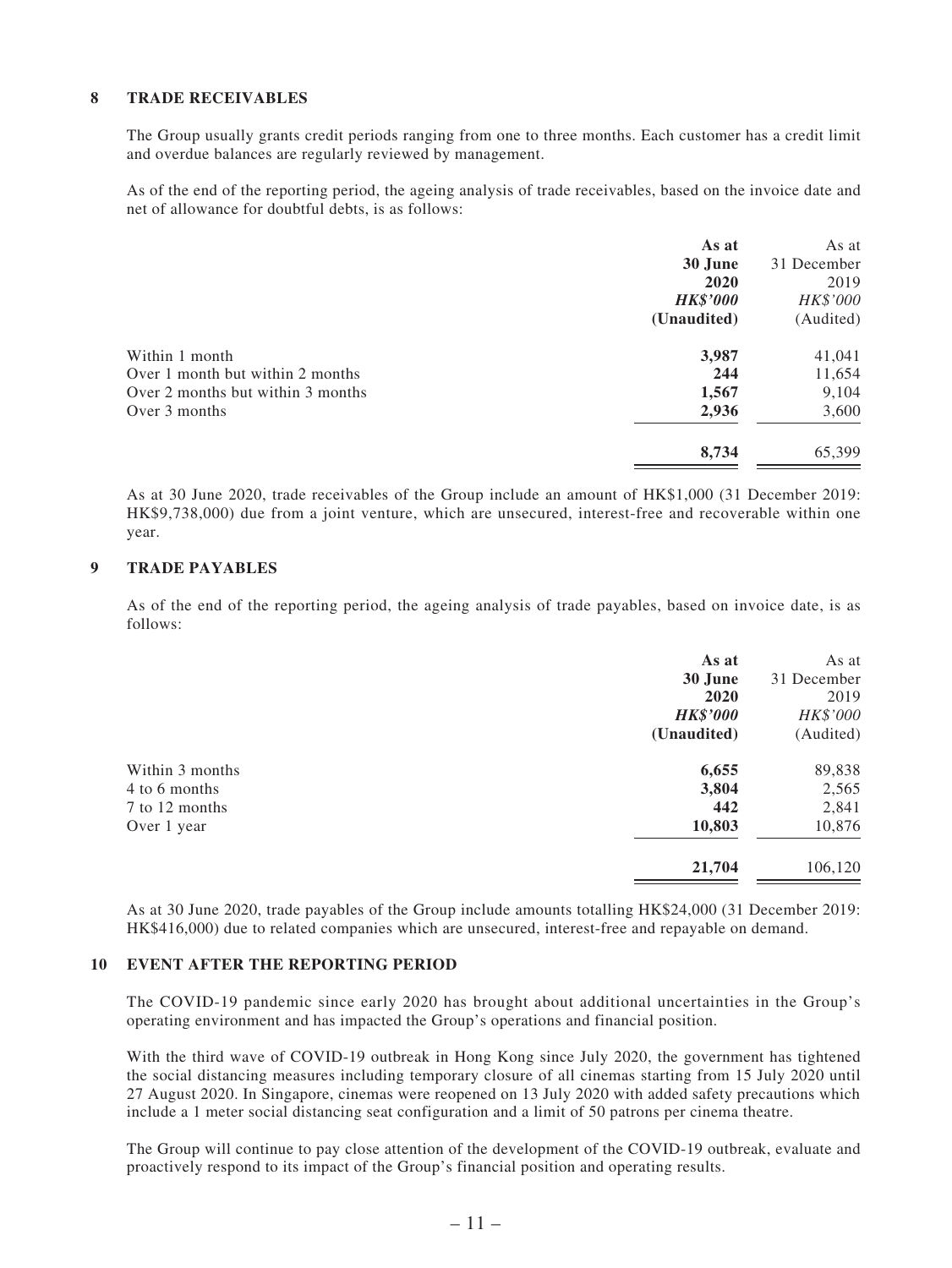# **MANAGEMENT DISCUSSION AND ANALYSIS**

### **BUSINESS REVIEW**

Founded in 1970, Orange Sky Golden Harvest Group has been a world-class Chinese language film and entertainment company primarily engaged in film exhibition, film and TV programme production, and film distribution businesses.

Since its inception, the Group has produced and financed over 600 movies and is currently the only cinema chain that operates in virtually all of the Chinese speaking regions across Hong Kong, Singapore and Taiwan. To date, the Group owns a movie library of over 140 movies. The Group has played a vital role in the development of Chinese language film industry.

During the first half of 2020, the novel COVID-19 outbreak has posted unprecedented challenges to worldwide economy. The Group's main operating regions Hong Kong, Singapore, and Taiwan have seen GDP contracted respectively during the period, with retail and entertainment spending affected severely by social distancing measures coupled with austere labor market conditions. In particular, the global lockdown has hit the film and entertainment industry with cinemas in most geographies closed for extensive periods. For those regions whereby cinemas remained open, admissions were also affected by delay in blockbusters movies.

In view of such daunting economic challenges, the Group's focus during the period has been on further improvement in cost structures in order to preserve the Group's long-term competitiveness across all regions. The Group has placed particular emphasis on maintenance of liquidity during the period and obtained a HK\$1,548.0 million 3-year committed loan facility at the peak of the pandemic, allowing sufficient buffer to weather the difficult times, as well as additional resources to position for future business developments. During the period, the Group has continued its efforts to expand into PRC live entertainment to capitalise our branding equity and goodwill, and to re-vitalise our intellectual property rights in classic Chinese language movies. We firmly believe our market leading position in film exhibitions supported by strong liquidity will position the Group for rapid recovery as COVID-19 alleviates.

# **Film Exhibition**

During the period, the Group has closed a cinema with 8 screens in Singapore due to early termination of the lease by the landlord for renovation of the shopping mall. The Group will continue to operate that cinema post mall reopening. As at 30 June 2020, the Group maintained its network of 36 cinemas and 292 screens across Hong Kong, Singapore, and Taiwan. The Group's film exhibition business remained as the undisputed market leader in Singapore and Taiwan with 47% and 40% respective share in local box office during the period.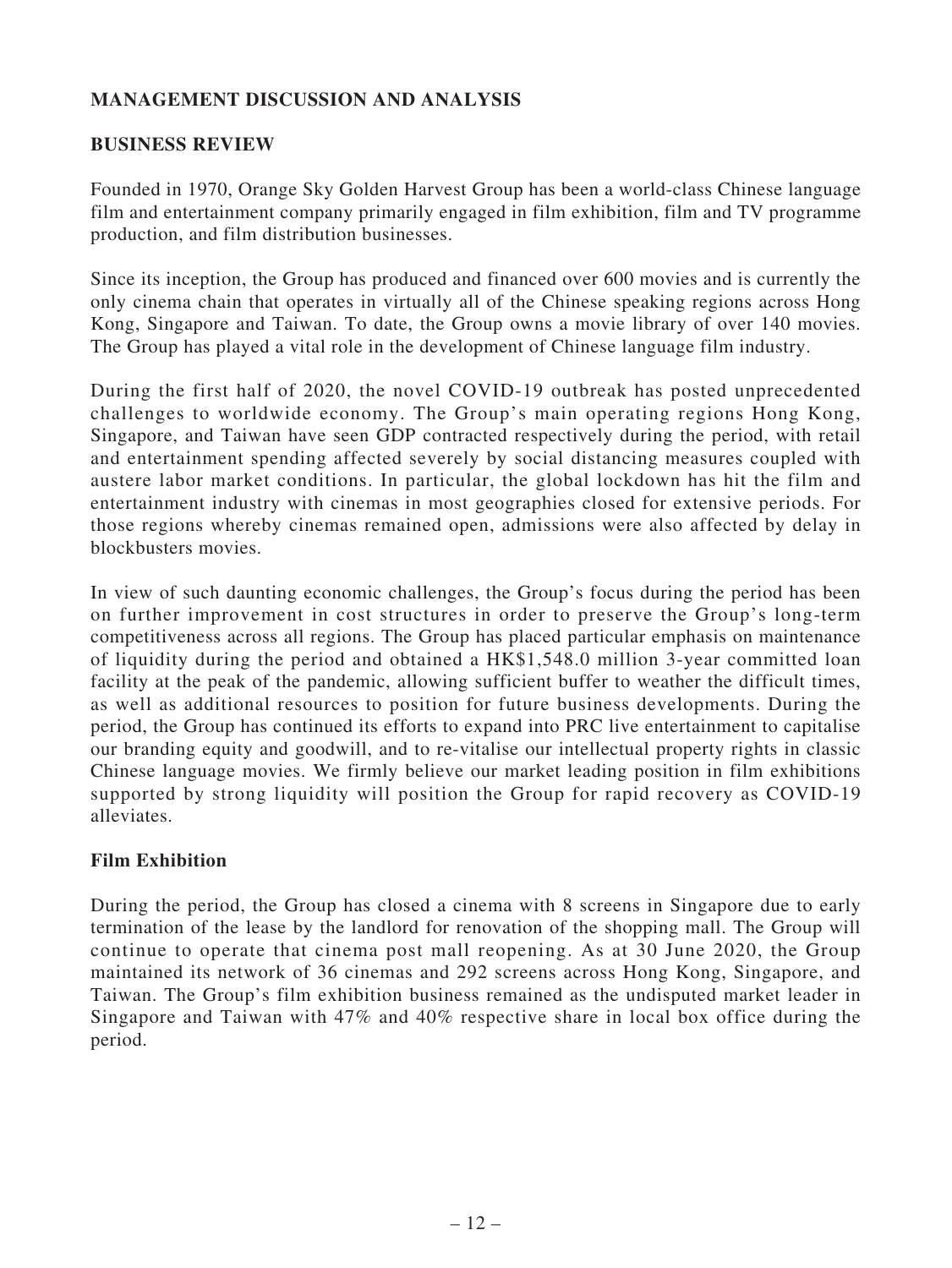Despite the Group's continued effort, the Group's operations have been severely affected by lockdown measures implemented by the Hong Kong and Singapore governments, whereby cinemas have been ordered to close for around 6 weeks and around 16 weeks respectively in the two geographies. While the Group's Taiwan exhibition business remained opened during the period, its business results have been affected by the delay in blockbusters movies release and reduced social interactions amidst the worldwide pandemics. As such, the Group's total admissions reduced by 70% from 12.5 million in the same period last year to 3.8 million during the period.

### **Operating Statistics of the Group's Cinemas**

*(For the six months ended 30 June 2020)*

|                                   | <b>Hong Kong</b> | <b>Singapore</b> | <b>Taiwan</b> |
|-----------------------------------|------------------|------------------|---------------|
| Number of cinemas*                |                  |                  | 16            |
| Number of screens*                | 24               | 104              | 164           |
| Admissions ( <i>million</i> )     | 0.3              |                  | 2.5           |
| Net average ticket price $(HK\$ ) | 72               | 60               | 65            |

\* at 30 June 2020

# **Hong Kong**

*Operating Statistics of the Group's Cinemas in Hong Kong (For the six months ended 30 June 2020)*

|                                    | 2020 | 2019 |
|------------------------------------|------|------|
| Number of cinemas*                 |      |      |
| Number of screens*                 | 24   | 24   |
| Admissions ( <i>million</i> )      | 0.3  |      |
| Net average ticket price $(HK\$ )  | 72   |      |
| Box office receipts (HK\$ million) | 19   | 96   |

\* at 30 June 2020

All Hong Kong cinemas have been put under mandatory closure from 28 March 2020 to 7 May 2020 for a total of around 6 weeks. Subsequent social distancing measures such as separation of cinema patrons, restrictions in food and beverages inside the exhibition halls, together with delay in blockbuster movies have together resulted in 80% drop in total Hong Kong box office from HK\$96.4 million in first half of 2019 to HK\$19.0 million in the reporting period.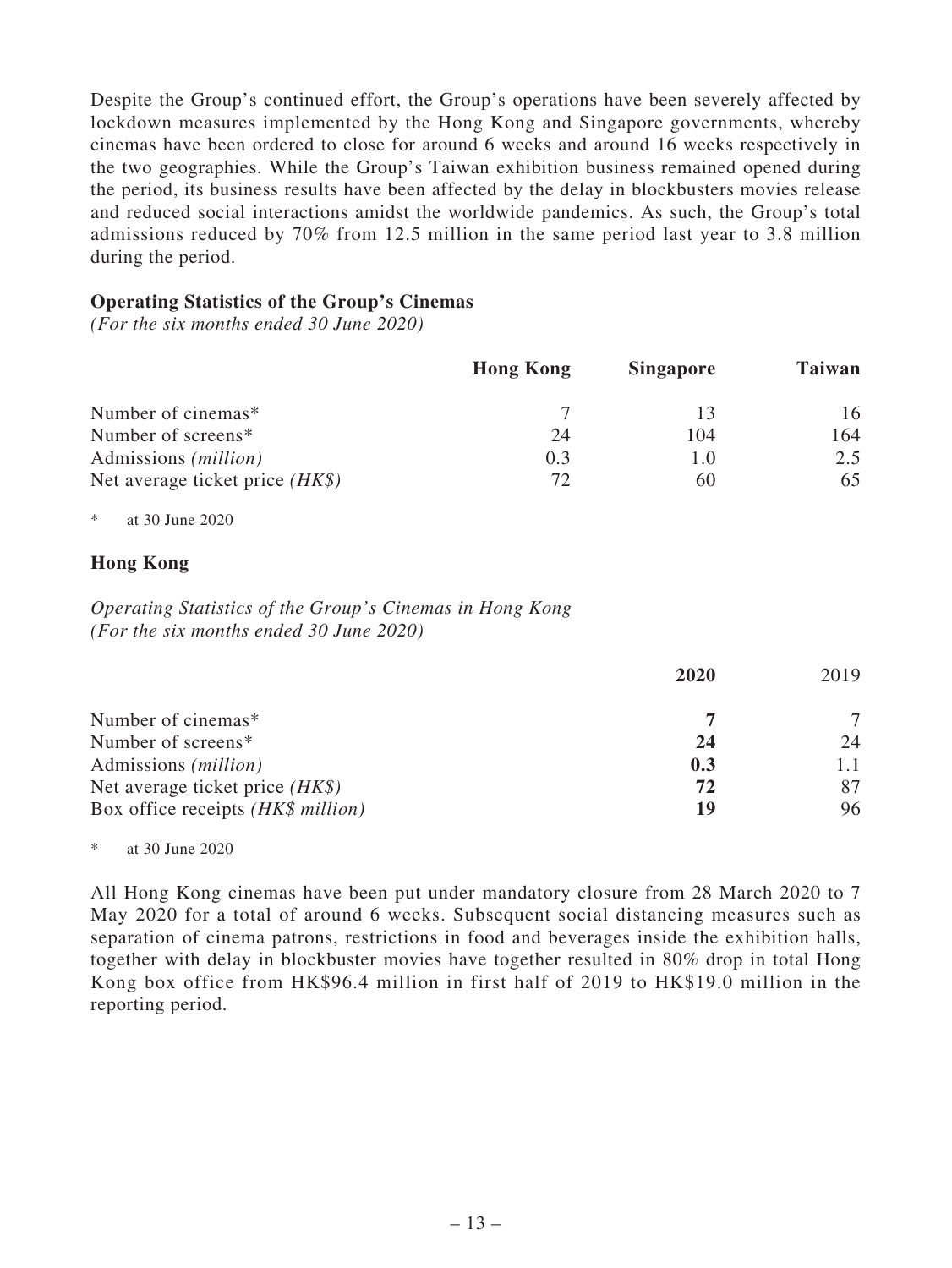The Group's Hong Kong operations branded under Golden Harvest Cinemas continued to operate 7 cinemas and 24 screens in the city during the period. The operation recorded total gross box office receipt of HK\$19.0 million during the reporting period, representing 6% share of the Hong Kong total box office, remained similar to the same period last year (30 June 2019: HK\$96.4 million). Net average ticket price of the Group amounted to HK\$72.0 during the period, compared with HK\$87.1 over the same period last year. The decrease of 17% given the lower ticket price was to incentivise patrons return to cinema after cinemas reopening.

The Group's screen advertising business maintained with contracts covering 28 cinemas and 131 screens during the reporting period. However, screen advertising was affected given the sluggish economic condition amidst COVID-19 resulted in vast reduction in advertising budget for corporates.

To mitigate the lack of blockbusters movies, the Group has arranged special screening of classic Hong Kong and western movies such as *Perish In the Name of Love (*帝女花*)*, *2001: A Space Odyssey (2001*太空漫遊*)* and *The Shawshank Redemption (*月黑高飛*)* to attract movie fans back to cinemas. These special screenings were deemed as success with average fill rate of  $35\%$ .

Hong Kong has been the home market for the Group and Hong Kong exhibition business has been the core of home business. The Group will continue to strive to bring the best movie and entertainment experiences despite the difficult operating environment in the city.

## **Singapore**

*Operating Statistics of the Group's Cinemas in Singapore (For the six months ended 30 June 2020)*

|                                        | 2020 | 2019 |
|----------------------------------------|------|------|
| Number of cinemas*                     | 13   | 14   |
| Number of screens*                     | 104  | 112  |
| Admissions ( <i>million</i> )          | 1.0  | 4.1  |
| Net average ticket price $(S\$ )       | 10.7 | 10.8 |
| Net box office receipts $(S\$ million) |      | 44   |

### \* at 30 June 2020

Singapore has been the main revenue contributor to the Group, attributing to 53% and 49% of the Group's total revenue across 4 regions in first half 2019 and 2020 respectively. The Group's Singapore operations under the Golden Village Cinemas ("Golden Village") brand remained as the market leader locally operating a network of 13 cinemas and 104 screens, attributing to 38% of total installed screens in the country.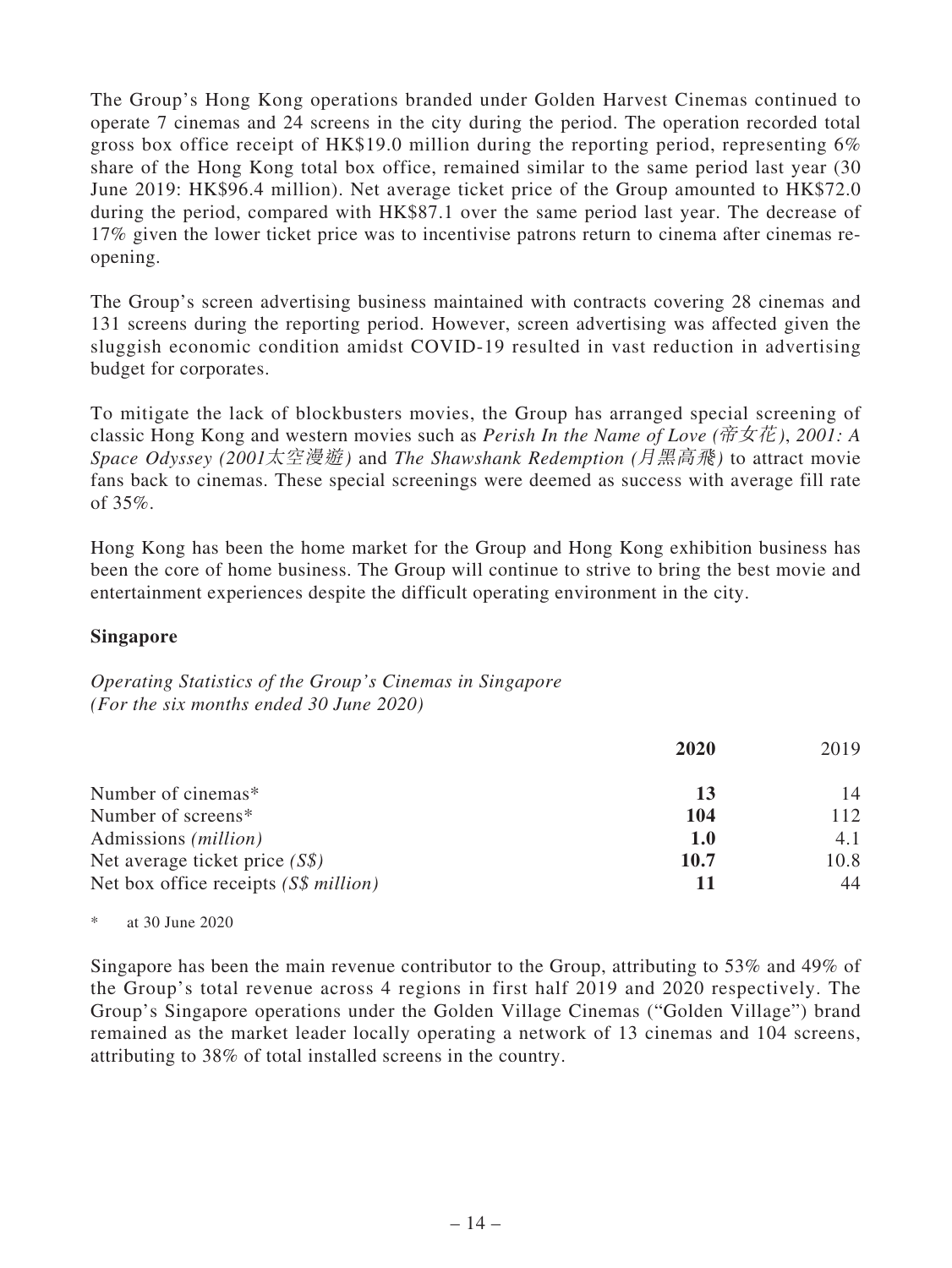During the period, Golden Village reported net box office receipts of S\$10.8 million (30 June 2019: S\$43.6 million), representing a decrease in net box office receipts of 75% compared to same period last year. Such reduction was primarily due to the Singapore Government 'Circuit Breaker' initiative, whereby most Singapore retail businesses including cinemas were shut down. The Singapore cinemas have been temporarily closed from 27 March 2020 to 12 July 2020, which forbid the Group from generating any income.

To partially mitigate the effect from cinemas closures, Golden Village has strived to open up new initiatives such as special movie screening, sales of movie vouchers, and partnership with landlords, e-commerce websites, to maximise our sales as much as possible. In the meantime, Golden Village continued to source quality independent movies for distributions in Singapore to position the chain for exclusive screenings post cinemas re-opening.

Golden Village have been a household name in Singapore with a considerable larger scale of operations compared with local competitors. The Group believes that the significant cost advantage arising from Golden Village's economies of scale, coupled with strong local film distribution capability has placed Golden Village as the long-term winner in Singapore.

### **Taiwan**

*Operating Statistics of the Group's Cinemas in Taiwan (For the six months ended 30 June 2020)*

|                                       | 2020 | 2019 |
|---------------------------------------|------|------|
| Number of cinemas*                    | 16   | 15   |
| Number of screens*                    | 164  | 156  |
| Admissions ( <i>million</i> )         | 2.5  | 7.3  |
| Net average ticket price (NTD)        | 249  | 244  |
| Net box office receipts (NTD billion) | 0.6  | 1.8  |

\* at 30 June 2020

During the period, Taiwan's net box office receipts amounted to NTD0.6 billion, registering a decrease of 65% from NTD1.8 billion in the same period last year. Of particular note, given Taiwan's effective response to COVID-19, Taiwan has successfully avoided the need for a large scale lockdown similar to most of other geographies, and cinemas in Taiwan have remained open during the reporting period. The reduction in box office is primarily due to the delay in blockbusters movies release which awaits re-opening of cinemas in other geographies, coupled with weak consumer sentiment during chronic health concern amidst global COVID-19 pandemic. Thanks to the positional Vie Show cinema circuit ("Vie Show") as the largest film exhibitor, Vie Show managed to secure 14 exclusive film releases such as *DIGIMON ADVENTURE Last Evolution KIZUNA (*數碼寶貝*LAST EVOLUTION*絆*)* during the reporting period. Vie Show's restaurant operations and theme park operations have continued to perform during the period, and together partially mitigated the impact from lack of blockbuster movies.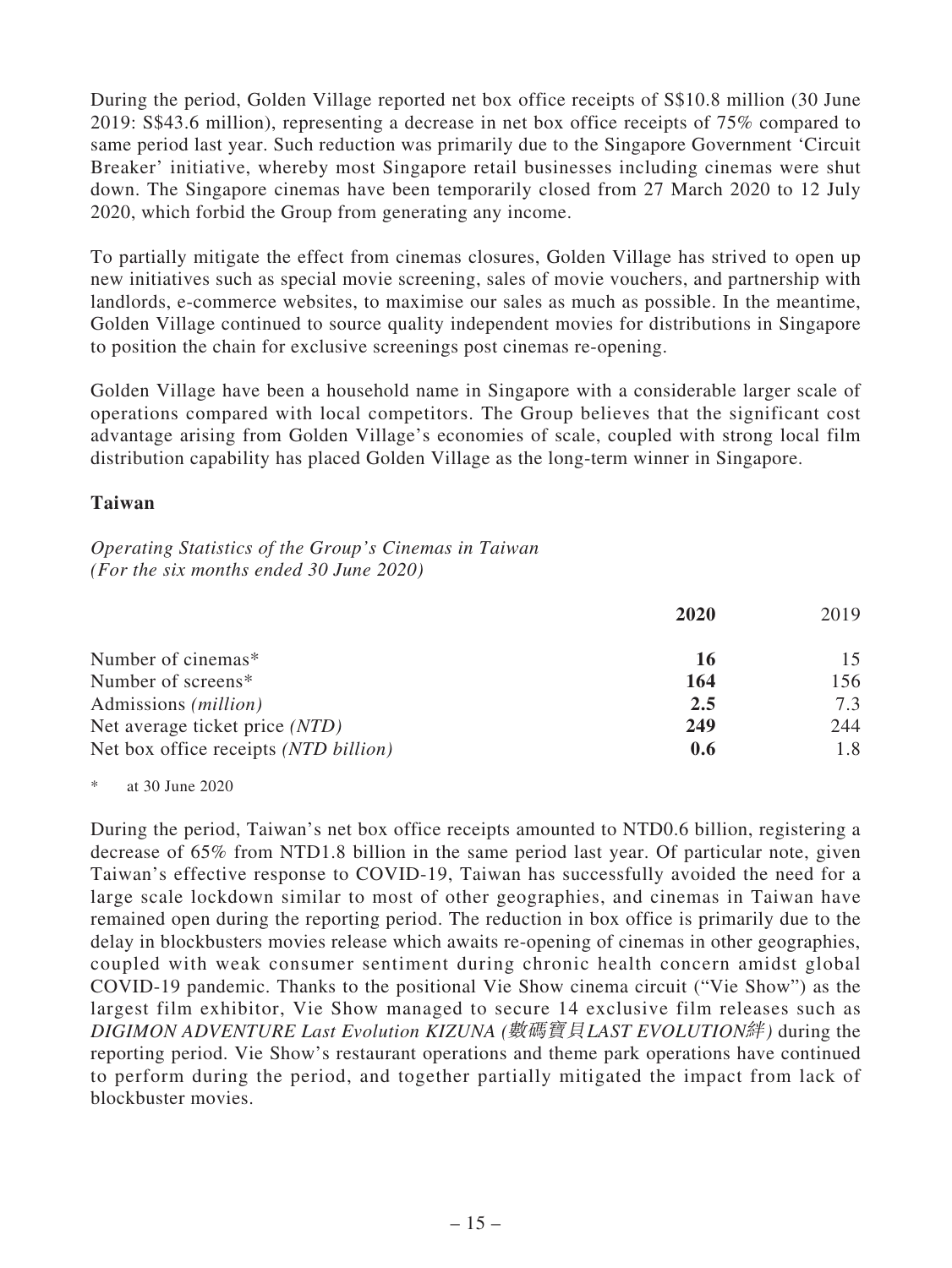The Group's 35.71% owned Vie Show continued to be the largest cinema chain in Taiwan operating a total of 16 cinemas, comprising of 164 screens as of 30 June 2020, with a market share of 40%. Adhering to the Group's comprehensive entertainment hub strategy, Vie Show operated a chain of "UNICORN" brand handmade popcorn stores across all its cinemas locations and a Japanese fried chicken chain "TORIKAI" across 3 locations in Taiwan. Vie Show has also ventured into the family focused artificial snow theme park "SNOWTOWN" in Taichung Mitsui Outlet Park. SNOWTOWN is an indoor theme park that allows visitors to enjoy snow at a "feels like" temperature of 20ºC. In addition, Vie Show has operated a mall in Xinyi District where its flagship Xinyi Vie Show cinema is located.

Compared with the Group's Hong Kong and Singapore operations which saw mandatory cinemas closures, Vie Show was relatively less affected by COVID-19 during the reporting period. The Group is confident that once blockbuster movies are released, Vie Show's performance will quickly return to normal. The Group remained committed in Vie Show and will continue to develop Vie Show into a leading comprehensive entertainment operator in Taiwan.

# **Film & TV Programme Distribution and Production**

The Group's film library carried perpetual distribution rights for over 140 self-owned titles, which contributed steady licensing income to the Group. One of the Group's key initiatives is to work with external studios for redevelopment of the Group's existing classical Chinese movies intellectual property into online movies.

Riding on the Group's leading position and long tradition in film distribution and production, the Group is one of the largest independent film distributors in Hong Kong, Singapore, and Taiwan. On an aggregated basis the Group's film distribution and production business recorded revenue of HK\$16.2 million (30 June 2019: HK\$35.3 million), representing a decrease of 54% compared to same period last year which mainly attributable to quarantine measures imposed in multiple areas of operations of the Group which including temporary closure of cinemas to cope with the COVID-19 pandemic at the beginning of 2020s. The distribution revenue was mainly generated by distributing releases such as *A Good Doctor (*醫 生速遞*)* and *Good Newwz (BB*駕到*)* in Hong Kong. The famous releases outside Hong Kong were *DIGIMON ADVENTURE Last Evolution KIZUNA (*數碼寶貝*LAST EVOLUTION*絆*)* and *Enter the Fat Dragon (*肥龍過江*)* in Taiwan and *Parasite (*上流寄生族*)* in Singapore.

For the production sector, the Group continued to remain prudent in investment decisions but remained active in seeking opportunities to work with local and overseas studios to produce movies and TV programmes of high quality.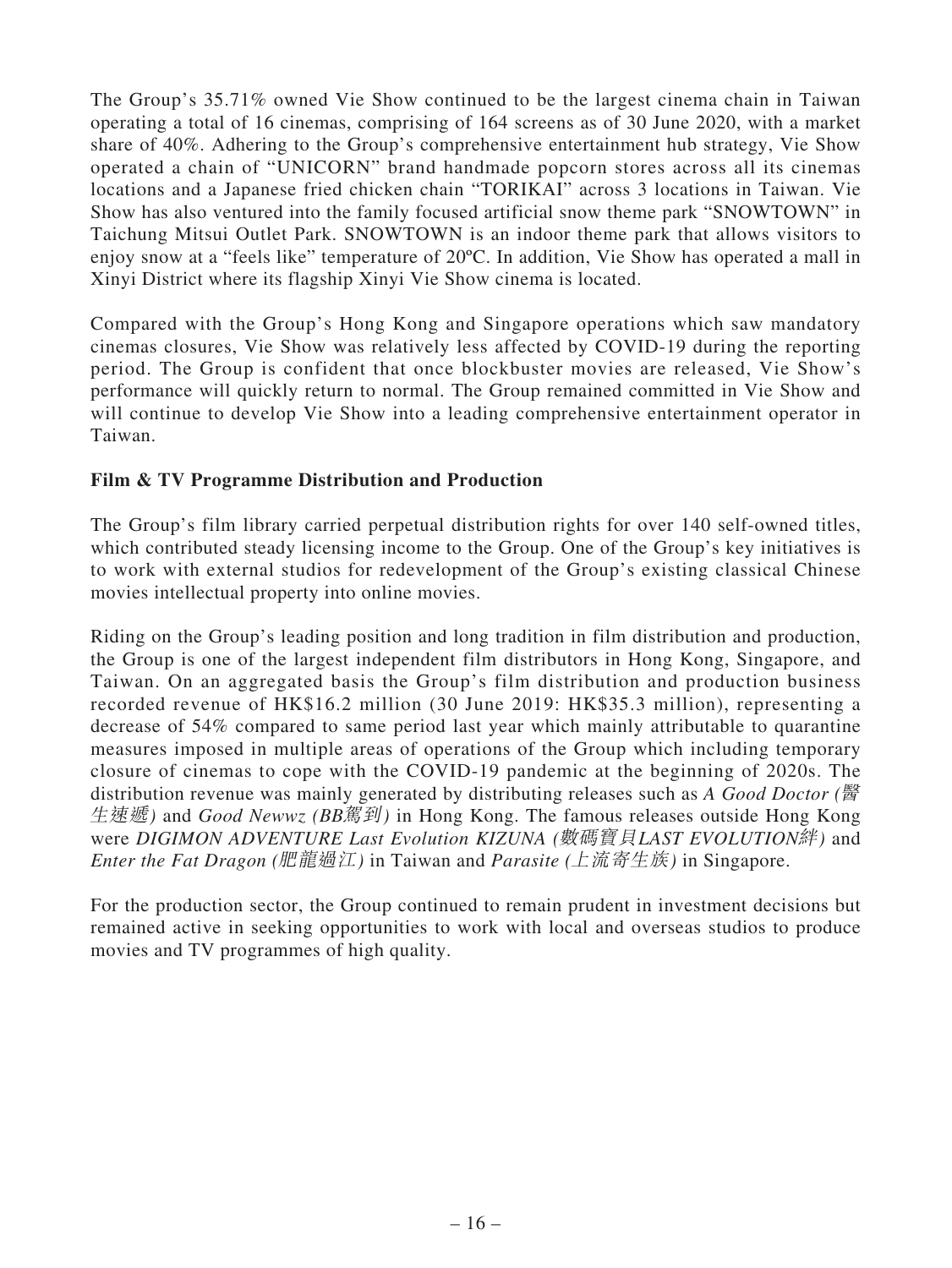# **FINANCIAL REVIEW**

# **Profit and Loss**

During the period, the Group's performance was severely affected by cinemas closures and the lack of blockbuster movies amidst global COVID-19 pandemics, resulting in 74% reduction in revenue to HK\$138.8 million (30 June 2019: HK\$534.3 Million). As the Group has increased proportion of royalty income and decreased proportion of film rental cost, gross profit margin improved to 65% from 63% in similar period last year despite the reduction in sales from higher margin concessionaries. Gross profit for the period amounted to HK\$90.5 million, compared with HK\$334.6 million during similar period last year, representing a drop of 73%.

The Group has focused on cost savings during the reporting period to preserve its long-term competitiveness. Via reduction in marketing expenses, utilities expenses, part-time labour costs, and other non-essential services, the Group has managed to reduce its expenses by HK\$77.5 million during the period, representing 26% reduction from same period last year.

Other revenue of HK\$54.0 million represents primarily subsidies and rental support from governments and landlords. Interest income during the period reduced to HK\$5.8 million from HK\$10.9 million in the same period last year in light of the low interest environment amidst quantitative easing measures imposed by various governments.

The Group's finance costs consisted mainly of interest expense on bank loans and interest on lease liabilities. Interest expense on bank loans amounted to HK\$17.7 million, compared with HK\$21.8 million in similar periods last year, the reduction is primarily due to low interest environment.

The Group's joint venture in Taiwan recorded a net loss during the period, in which the Group's share of loss of the joint venture amounted to HK\$33.5 million (30 June 2019: share of profit of HK\$13.1 million).

Depreciation expense for the period amounted to HK\$97.8 million (30 June 2019: HK\$101.2 million). Loss attributable to equity holders was HK\$155.4 million, compared with a profit of HK\$4.6 million in the corresponding period last year.

# **FINANCIAL RESOURCES AND LIQUIDITY**

Despite the serious economic challenges, the Group's financial position remained healthy with net assets of HK\$1,949.0 million as of 30 June 2020.

As of 30 June 2020, the Group has total cash and cash equivalents amounting HK\$1,163.6 million (31 December 2019: HK\$1,068.3 million). Pledged bank balances were reduced to HK\$50.0 million, compared with HK\$137.0 million as of 31 December 2019.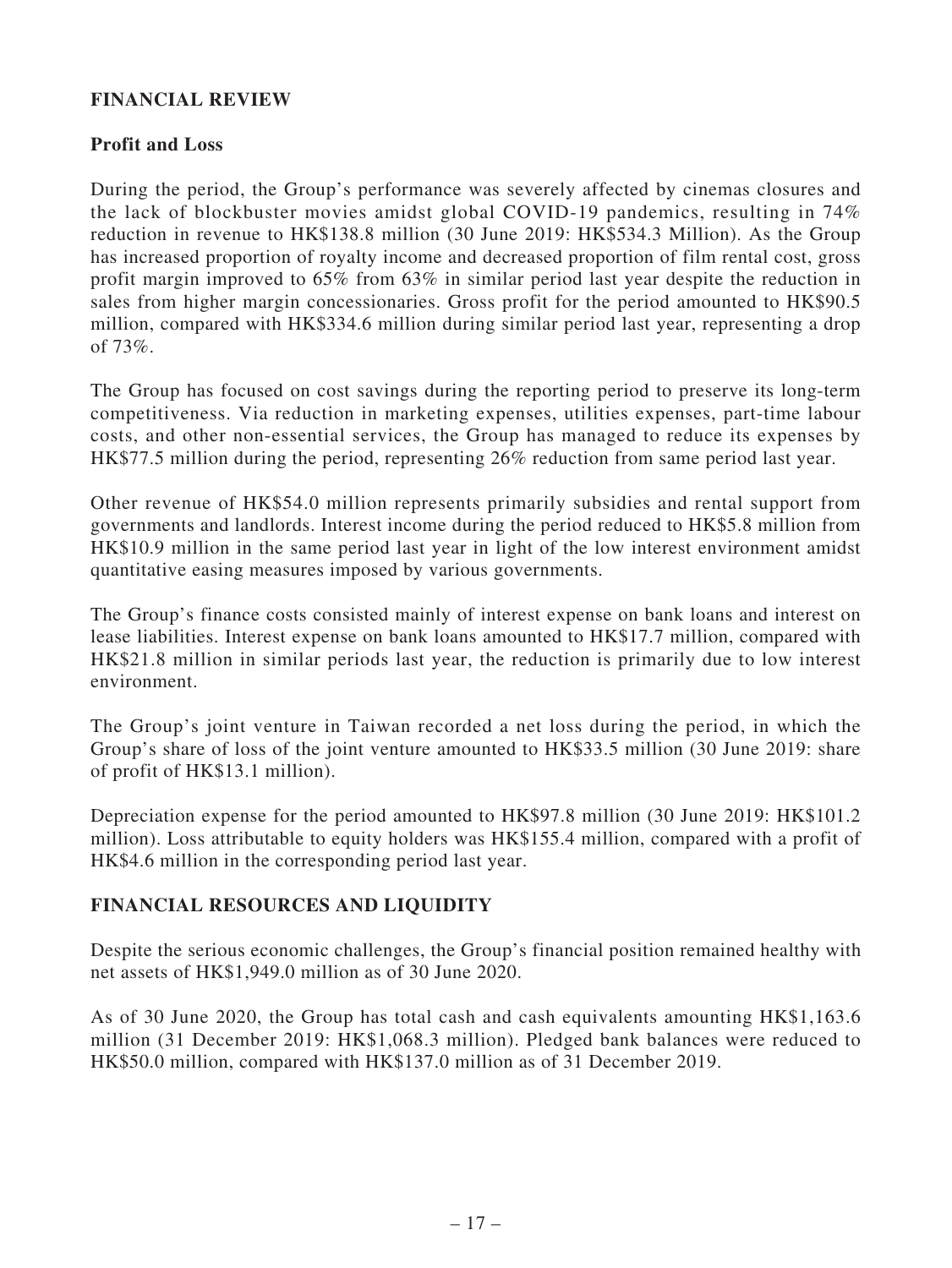The Group's total outstanding bank borrowings amounted to HK\$1,251.0 million (31 December 2019: HK\$1,057.1 million), translating into a modest net borrowings (defined as total outstanding bank borrowings less cash and bank balances) of HK\$37.4 million. The Group's bank borrowings comprised primarily of a 3-year committed loan facility secured by pledged cash, corporate guarantees, equity shares and properties.

The Group's gearing ratio, calculated on the basis of bank borrowings over total assets stood at a healthy level of 28.3% (31 December 2019: 22.4%) and our cash to bank borrowings ratio at 97.0% (31 December 2019: 114.0%). The Group at this moment has reasonable financial leverage. Management viewed the Group's financial position to be in a healthy position providing sufficient liquidity to withstand any challenge posted by COVID-19, while also able to support ongoing cinema projects, as well as potential acquisitions of other regional entertainment companies. The Group believes that its current cash holding and available financial facilities will provide sufficient resources for its working capital requirements.

The Group's assets and liabilities are principally denominated in United States dollars, Hong Kong dollars, Renminbi and Singapore dollars, except for certain assets and liabilities associated with the investments in Taiwan. The Group's bank borrowings are denominated in Hong Kong dollars and Singapore dollars in line with the Group's main operating currencies. Each of the Group's overseas operations were operating in their local currencies and are subject to minimal exchange risk. The directors will continue to assess the exchange risk exposure, and will consider possible hedging measures in order to minimise the risk at reasonable cost. The Group did not have any significant contingent liabilities or off-balance sheet obligations as of 30 June 2020 (31 December 2019: Nil).

# **OUTLOOK**

COVID-19 has posted unprecedented challenges to worldwide economy, and the film and cinema industry has become one of the worst hit segments. Nevertheless, the Group will continue to improve its cost structures so as to strengthen our core competency in each of the operations.

In the PRC, the Group has signed cooperation agreements with local PRC governments in Suzhou and Xian to operate 4 stages and bring in unique live performances that marries advanced stage technology from Europe, local Chinese stories, created by renowned talents from all over the world, dedicated to providing a stunning theatrical experience to local audience. The Group will be responsible for the content creation and operation of the theatres and not be responsible for the capital expenditures in relation to the building of the theatre infrastructure. The unique business model allows the Group to venture into the traditionally asset heavy theatre operations with relatively modest investment.

In Hong Kong, the Group continues to explore opportunities to further expand our cinema network. Riding on the success of alternative contents in previous years, particularly live broadcasting of Japanese and Korean mini-concerts, the Group is exploring possibility to expand into live entertainment businesses locally. At the same time, the Group is dedicated to look for investment opportunities in quality film and/or distribution projects in the territory.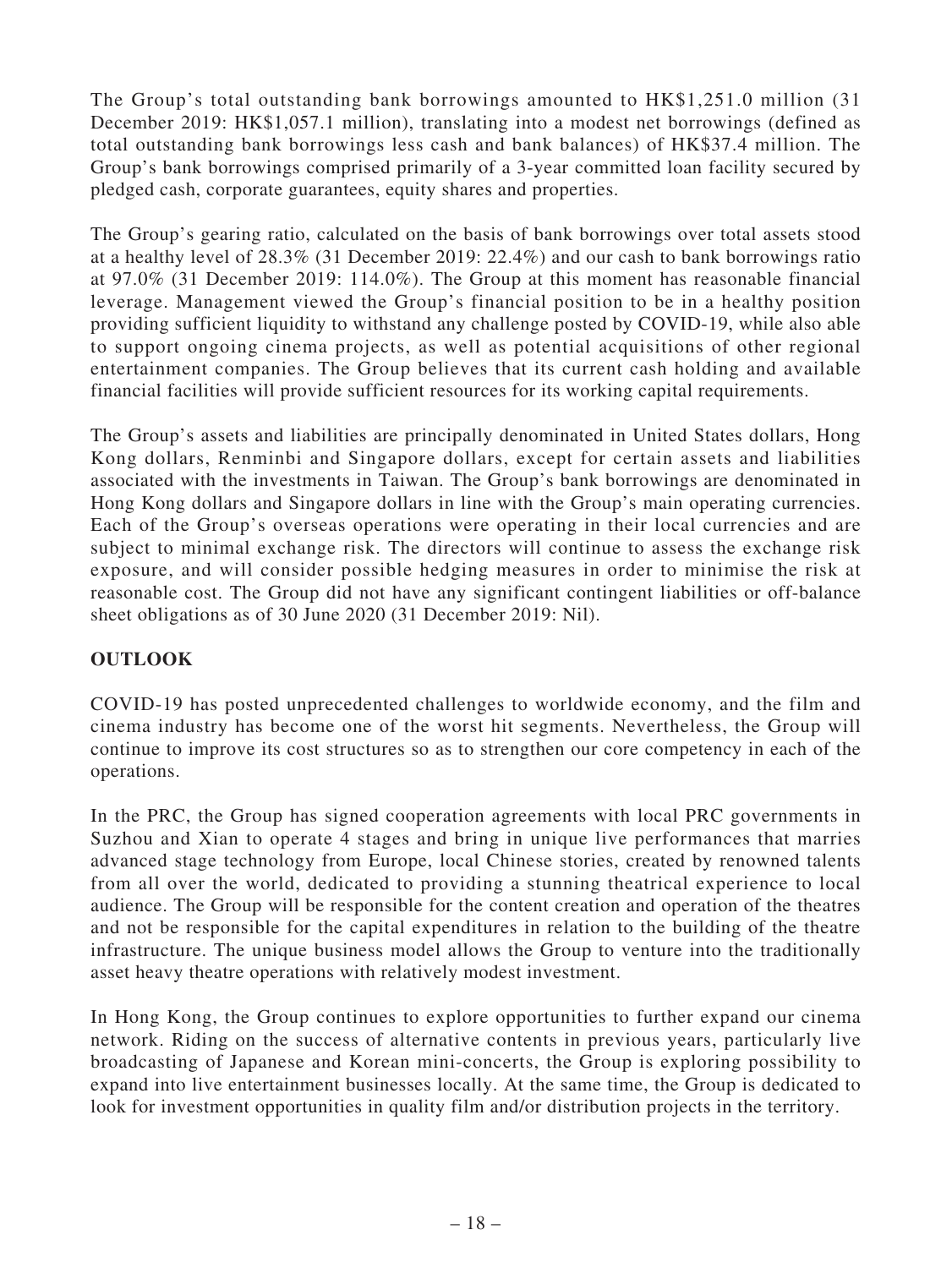In Singapore, the Group will continue to grow by actively pursuing suitable cinema sites. Currently, Katong site is under re-development and will bring in the best cinematic experience to patrons upon reopening on second half of 2021. The Group is dedicated to maintain high quality services in regular and gold class auditoriums and to introduce creative product offerings such as toys merchandise to its customers.

In Taiwan, Vie Show will continue to expand its cinema network with a stable pipeline of potential sites to be opened in the coming years. Vie Show looks to continue diversify from the core cinema business and looks to further expand into theme parks and food and beverage business.

Looking ahead, the Group will continue to actively seek investment opportunities in the regional media, entertainment, technology and lifestyle sectors that are related and/or creating synergies to the Group's existing businesses. The Group's strong liquidity on hand also allowed us to explore opportunistic acquisitions of fellow regional players, and development of new business in entertainment, technology and lifestyle industries that would create synergies to the Group and add values to the Shareholders.

# **EMPLOYEES AND REMUNERATION POLICIES**

As at 30 June 2020, the Group employed 407 (31 December 2019: 484) permanent employees. The Group remunerates its employees mainly by reference to industry practice. In addition to salaries, commissions and discretionary bonuses, share options will be granted to employees based on individual performance and contribution to the Group. The Group also operates a defined contribution retirement benefit scheme under the Mandatory Provident Fund Schemes Ordinance and, as at 30 June 2020, there was no forfeited contribution arising from employees leaving the retirement benefit scheme.

# **INTERIM DIVIDEND**

The Directors do not recommend the payment of any interim dividend for the period ended 30 June 2020 (30 June 2019: Nil).

# **PURCHASE, SALE OR REDEMPTION OF LISTED SECURITIES**

The Company did not redeem any of its listed securities during the period ended 30 June 2020. Neither the Company nor any of its subsidiaries has repurchased or sold any of the Company's listed securities on The Stock Exchange of Hong Kong Limited (the "Stock Exchange") during the period.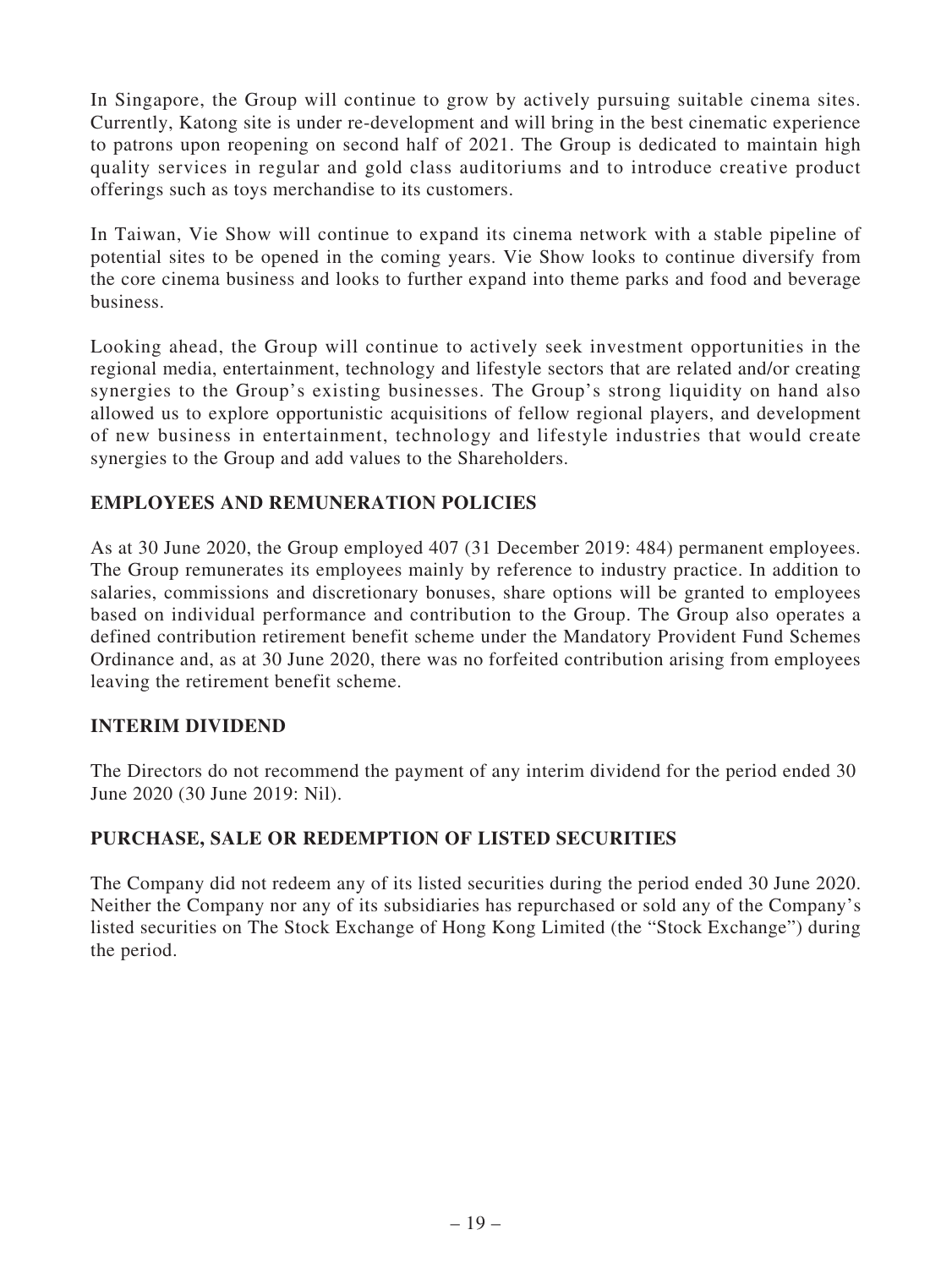# **COMPLIANCE WITH MODEL CODE**

The Company has adopted its own code on terms no less exacting than those set out in the Model Code for Securities Transactions by Directors of Listed Issuers in Appendix 10 of the Listing Rules (the "Model Code"). The Company has made specific enquiries with all the Directors and all of them have confirmed that they had complied with the requirements set out in the Model Code and the Company's Code for the period ended 30 June 2020.

### **COMPLIANCE WITH CODE ON CORPORATE GOVERNANCE CODE**

The Board recognises the importance of good corporate governance to maintain the Group's competitiveness and lead to its healthy growth. The Company has taken steps not only to comply with code provisions as set out in the Corporate Governance Code (the "CG Code") under Appendix 14 to the Listing Rules but also to aim at enhancing corporate governance practices of the Group as a whole.

For the period ended 30 June 2020, the Company has complied with the code provisions of CG Code, with the exception of code provisions A.4.1, A.6.7 and E.1.2.

Pursuant to code provision A.4.1 of the CG Code, non-executive directors of a listed issuer should be appointed for a specific term, subject to re-election. All non-executive Directors were not appointed for a specific term but are subject to the requirement of retirement by rotation and re-election at least once every three years at the annual general meetings of the Company in accordance with there levant provisions of the Company's Bye-laws, accomplishing the same purpose as being appointed for a specific term. As such, the Company considers that sufficient measures have been taken to ensure that the Company's corporate governance practices are no less exacting than those in the code provisions of the CG Code.

The code provision A.6.7 of the Corporate Governance Code stipulates that independent nonexecutive directors and non-executive directors should attend general meetings to gain and develop a balanced understanding of the views of shareholders. Ms. Wong Sze Wing, independent non-executive Director, was unable to attend the annual general meeting of the Company held on 19 June 2020 (the "AGM") due to the implementation of the travel restriction and quarantine requirements among overseas and Hong Kong resulted from the outbreak of COVID-19.

Code provision E.1.2 requires the chairman of the Board to attend the AGM. Mr. Wu Kebo, the Chairman of the Board, was unable to attend the AGM due to other business commitment. Ms. Chow Sau Fong, Fiona, who took the chair of the AGM, together with other members of the Board who attended the AGM were of sufficient calibre and knowledge for answering questions at the AGM.